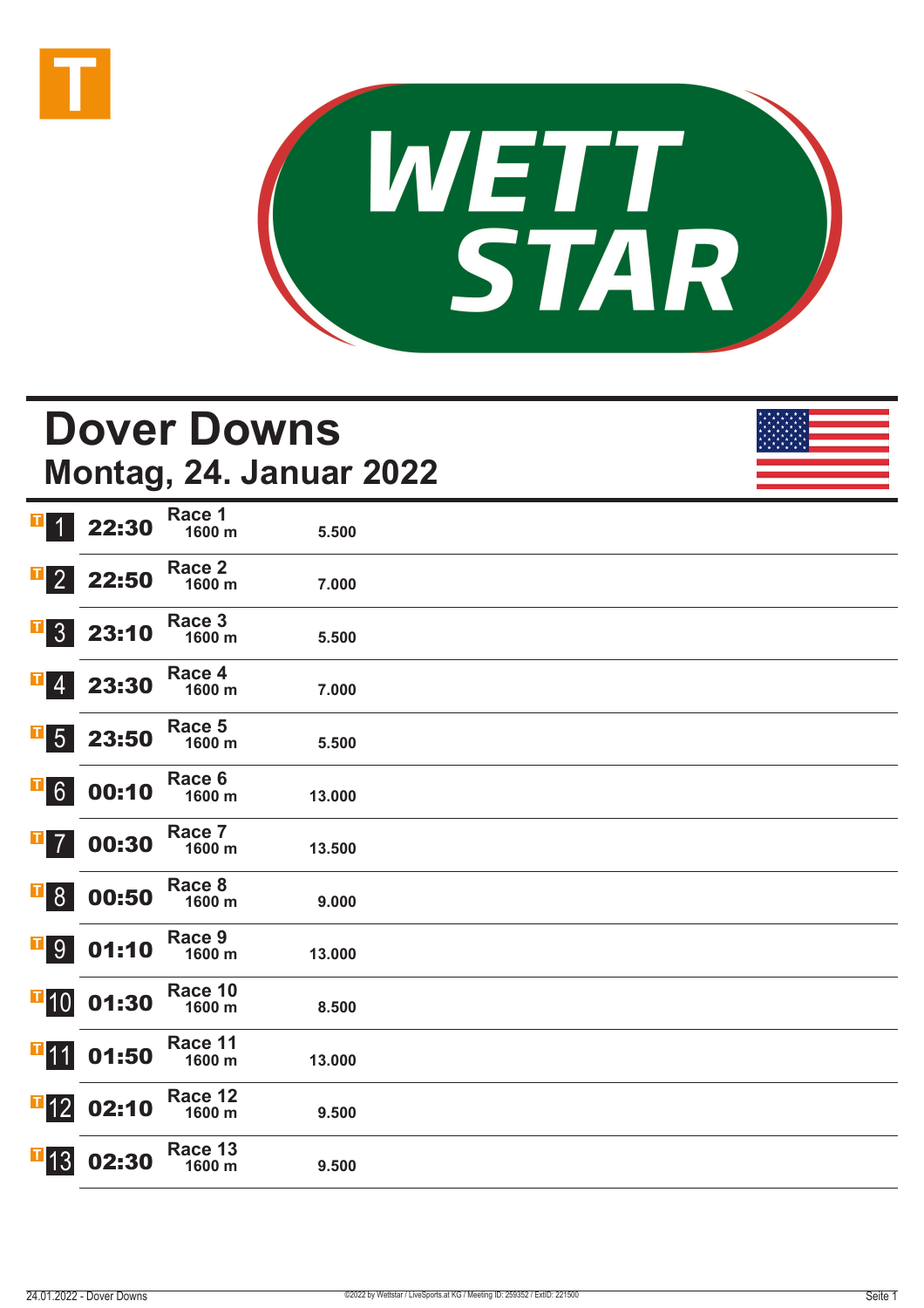$\overline{\phantom{0}}$ 

| 24.01.2022 - Dover Downs      | Rennen # | Seite 2 |
|-------------------------------|----------|---------|
| <b>WANN STARTET IHR PFERD</b> |          |         |

| All Lies                  | 11 | Crunch                |    | Here Comes Teddy  | 5  | Maximus Da Savage       | 11 | Rocket Da Red            |    |  |
|---------------------------|----|-----------------------|----|-------------------|----|-------------------------|----|--------------------------|----|--|
| Altar Call                |    | <b>Cupid Hanover</b>  |    | Hope So           | 9  | Mb Matters              |    | Roger Mach Em            | 12 |  |
| Always Flashing A         |    | D Day Hill            |    | Infinite Zette    | 11 | Mcnulty Z Tam           | 10 | Senor Macray A           | 13 |  |
| Always The Sun            |    | Dabigspooky Bootah    | 6  | Johnny Ping       | 6  | Mister Indiana          | 13 | Sheezafrostedflame       |    |  |
| An The Thunderolls        |    | Daddvofemall          | 10 | Jojo Blue Chip    | 13 | Mister Walker           | 11 | Sir Jesse                |    |  |
| Art Of A Warrior          |    | Dancinat Midland      | 10 | Jonah             | 8  | Monarch                 | 11 | Some Yavhoo              |    |  |
| <b>Attention Please</b>   | 12 | Designer's Edge       |    | Junto             |    | Murrow Boy              | 12 | Sonny At The Beach       | 10 |  |
| Awigglenagiggle           |    | Dooks                 |    | K J Diamond       |    | My Mini Miracle         |    | Sporting Life            |    |  |
| Azurine                   |    | Dreaming Of You De    |    | Keystone Cecilia  |    | My Sugar Daddy          |    | Tequila N Roses          |    |  |
| Bad Boy Brad A            |    | Dry Creek Stalker     |    | Keystone Honor    | 13 | Nez Perce               | 9  | That Ole Bar Stool       |    |  |
| Ballerini                 |    | Dusty Lane Apollo     |    | Kilauea           | 11 | Norm At Work            | 13 | <b>Thornbush Hanover</b> |    |  |
| Baltimore Jack N          | 13 | <b>Explosive Hall</b> | 11 | Kinda Like Bud    |    | Not For Moni            |    | <b>Touch Of White</b>    |    |  |
| Barley                    |    | Fashion Bythebeach    | 12 | Kryptonite        |    | Osborne Seelster        | 5  | Trixstar                 |    |  |
| Big Al M                  |    | <b>Fifty Ways</b>     |    | Letsmakeawish     |    | Outcry                  | 10 | Twin B Speed Dial        | 12 |  |
| <b>Blue Carats</b>        |    | <b>Final Class</b>    |    | Lindys Goin Crazy | 11 | <b>Outstand Forever</b> | 3  | Tyler Albert             | 13 |  |
| <b>Breezing Prayer</b>    | 11 | Firenglow A           |    | Machaholic        | 8  | Own It                  | 12 | Uffizi                   | 13 |  |
| Can't Beach That          | 10 | Forty Five Red        |    | Major Escape      | 13 | Owzitgoin               | 12 | Vlahos                   |    |  |
| Captain Groovy            |    | Foxbriar Romeo        |    | Major Pocket A    |    | Panther's Pinot         |    | <b>Volley Ball Beach</b> | 10 |  |
| Chf Merodona              |    | G W T                 |    | Major Uptrend     |    | Rancousy                |    | Wichita Lineman          | 10 |  |
| <b>Command The Market</b> |    | <b>Glass Nickel</b>   |    | Mako Banner N     |    | Rat Tail                |    | Windemere Frank          | 12 |  |
| Congress Hill Eva         |    | Gold Star Yoder       | 12 | Marvin B Swift    |    | Razor's Edge            |    | Wise Image               |    |  |
| Cruise Patrol             |    | Goldberg              |    | Matt's Muscles    |    | Rhett                   |    | Wisers Deluxe            |    |  |

## **WANN STARTET IHR JOCKEY / FAHRER...**

**Goldberg 10**

| Allan Davis<br><b>Barton Dalious</b><br>Corey Callahan<br>John Wagner<br>Mike Cole<br><b>Rick Still</b><br><b>Russell Foster</b> | 1,2,3,5,6,7,8,9,10,11,12<br>.3.4.7.10<br>1,3,4,5,6,7,8,9,10,12,13<br>2.6.11<br>2,3,7,10,11<br>5.13<br>3,4,5,6,7,9,10,12 | Anthony Morgan<br>Bret Brittingham<br>Eric Davis<br>Justin Vincent<br>Montrell Teague<br>Roger Plante Jr<br><b>Tim Tetrick</b> | 2,5,8,11,12,13<br>8.13<br>10,11,12,13<br>2.11<br>1,3,4,5,6,7,9,10,11,12,13 | Art Stafford Jr<br>Ceba Horsey<br>Geo. Napolitano Jr<br>Mark Gray<br>Pat Berry<br>Ross Wolfenden<br>Trae Porter | 1, 2, 3, 4, 5, 6, 7, 9, 13<br>8.13<br>3,4,8,9,10,11,12<br>2,4,5,6,7,8,12,13<br>5.8<br>3,6,9 |
|----------------------------------------------------------------------------------------------------------------------------------|-------------------------------------------------------------------------------------------------------------------------|--------------------------------------------------------------------------------------------------------------------------------|----------------------------------------------------------------------------|-----------------------------------------------------------------------------------------------------------------|---------------------------------------------------------------------------------------------|
| Victor Kirby                                                                                                                     | 1,2,6,9,10,11,12                                                                                                        |                                                                                                                                |                                                                            |                                                                                                                 |                                                                                             |

# **WANN STARTET IHR TRAINER...**

| A Bobby Glassmeyer   | 12    | Andrew Markano         |                 | Anette Lorentzon       |          | Arlene Cameron          | 2,6       |
|----------------------|-------|------------------------|-----------------|------------------------|----------|-------------------------|-----------|
| Art Stafford Jr      | 6     | Arty Foster Jr         | 10 <sup>°</sup> | <b>Brooks Grav</b>     | 13       | <b>Bryan Truitt</b>     | 10        |
| Carlo Poliseno       | 1,5,6 | Ceba Horsey            | 8,13            | Charlene Sharpe        | 8,11     | Charles Groce li        |           |
| Chris Scicluna       | 3,5   | Chuck Crissman Jr      | 1,8,12,13       | Clifton Green          |          | Clyde Francis           | 10,11     |
| Cory Mumford         |       | Crissy Crissman-Bier   | 9,10            | D Wavne King           | 1,13     | Darren Olsen            | 10        |
| David Hoover         | 6     | Donald Brittingham     |                 | <b>Donald Wiest</b>    |          | Douglas Lewis           |           |
| <b>Eddie Dennis</b>  | 10    | Edwin Gannon Jr        |                 | Eric Davis             |          | Erica Hanley            |           |
| Gary Botsch          |       | Greg Haverstick        |                 | Harry Marsh Jr         | 3,4      | J Banks li              |           |
| James Esham          |       | James Stuart           | 12              | Jason Johnson          | 3,6,9,12 | Jeffrey Stafford        | 2,6       |
| Jenny Bier           | 5,13  | Joseph Columbo         | 2,3,5,7,10,11   | Joseph Hundertpfund Jr | 8,10     | Justin Brenneman        | 13        |
| Les Givens           |       | Mark Grav              |                 | Mark Groce             |          | <b>Martin Davis</b>     | 9         |
| Megan Roberts        |       | Michael Hall           | 10              | Michael Rossi          |          | Nicholas Callahan       | 6,8,12    |
| Nicole Ratledge      |       | Nola Leager            |                 | Paul Davis Jr          | 4,9,11   | <b>Robert Reeser</b>    |           |
| Robert Sampson       |       | Robert Shahan          |                 | Robert W Clark         |          | Ronald Malone           | 1,11,13   |
| Ronald Millman       | 12    | Ronald Short           |                 | Ross Shand             |          | <b>Ryan Bailey</b>      | 3,5       |
| <b>Scott Warnick</b> | 8,13  | Shea Lare              |                 | Steve Le Blanc         | 13       | Syl King Jr             |           |
| Tate Lewis Jr        |       | Teresa Willabus        |                 | Tim Crissman           | 5,8,12   | Tyler Davis             | 5,7,11,12 |
| Victor Kirby         | 6,11  | <b>Walter Callahan</b> |                 | Wayne Long             | 1,2      | <b>Willard Reynolds</b> |           |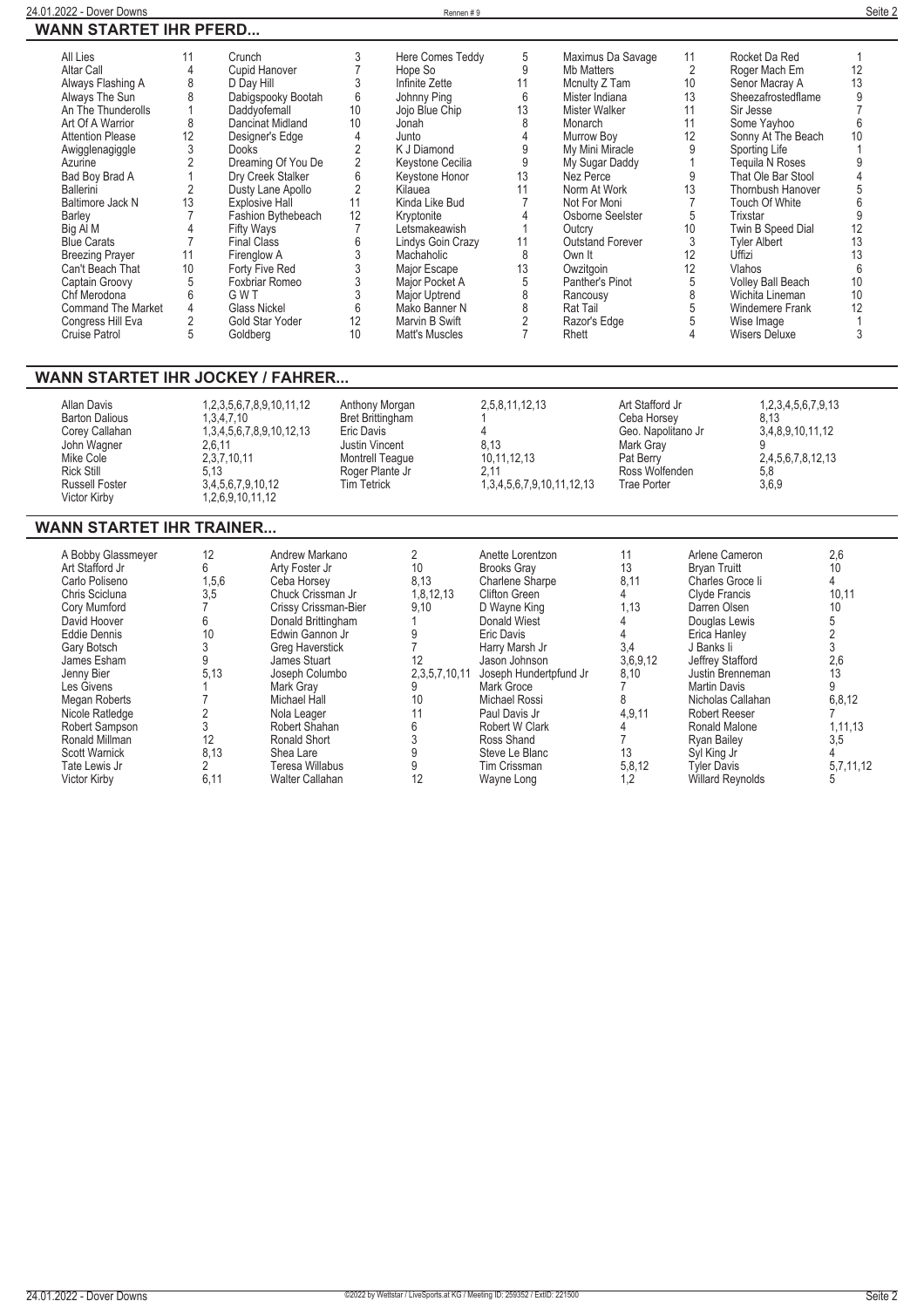**1600 m 5.500** 

**Race 1 Rennpreis: 5.500**

**CLAIMING PRICE \$7,500 DELAWARE OWNED OR BRED Driver|Choices:** 

**1**

|                                 | 22:30                                                                                                                                       |                                                    |                                       |                      |                                                         |                                                                                                                               |
|---------------------------------|---------------------------------------------------------------------------------------------------------------------------------------------|----------------------------------------------------|---------------------------------------|----------------------|---------------------------------------------------------|-------------------------------------------------------------------------------------------------------------------------------|
|                                 |                                                                                                                                             |                                                    |                                       |                      |                                                         |                                                                                                                               |
| 1600<br>1<br>72.6               | Sporting Life<br>8j. rotbraun W (Sportswriter - Just Luck)<br>Trainer: Ronald Malone<br>Besitzer: Heather L & Ronald C Malone               |                                                    |                                       |                      |                                                         |                                                                                                                               |
| ML: 13,0                        | <b>Barton Dalious</b>                                                                                                                       |                                                    |                                       |                      |                                                         |                                                                                                                               |
| $\overline{\mathbf{2}}$<br>83.9 | Letsmakeawish<br>10j. grau W (Western Terror - Dynamite Donn<br>Trainer: Donald Brittingham<br>Besitzer: Elizabeth Y Brittingham, Felto     |                                                    |                                       |                      |                                                         |                                                                                                                               |
| ML: 45,0                        | <b>Bret Brittingham</b>                                                                                                                     |                                                    |                                       |                      |                                                         |                                                                                                                               |
| 3<br>74.8                       | Wise Image Missell Philone B. I Know The Wa<br>Trainer: Les Givens<br>Besitzer: Nanticoke Racing Inc, Seaford                               |                                                    |                                       |                      |                                                         |                                                                                                                               |
| ML: 55,0                        | <b>Allan Davis</b>                                                                                                                          |                                                    |                                       |                      |                                                         |                                                                                                                               |
| 4<br>81.6                       | <b>An The Thunderolls</b><br>8j. schwarz W (Canyon Wind - Bittersweet Spa<br>Trainer: Wayne Long<br>Besitzer: Wayne L Long, Camden, De      |                                                    |                                       |                      |                                                         |                                                                                                                               |
| ML: 11,0                        | <b>Victor Kirby</b>                                                                                                                         |                                                    |                                       |                      |                                                         |                                                                                                                               |
| 5<br>72.6                       | <b>Rocket Da Red</b><br>9j. kastanie W (Shadyshark Hanover - Ashley'<br>Trainer: Carlo Poliseno<br>Besitzer: Louis W Tomczak Jr, Dover, D   |                                                    |                                       |                      |                                                         |                                                                                                                               |
| ML: 7,0                         | <b>Art Stafford Jr</b>                                                                                                                      |                                                    |                                       |                      |                                                         |                                                                                                                               |
| 6<br>72.6                       | <b>Bad Boy Brad A</b><br>12j. rotbraun W (Righteous Hanover - Bubbas<br>Trainer: Chuck Crissman Jr<br>Besitzer: David R Hamm, Dagsboro, De; |                                                    |                                       |                      |                                                         |                                                                                                                               |
| ML: 35,0                        | <b>Tim Tetrick</b>                                                                                                                          |                                                    |                                       |                      |                                                         |                                                                                                                               |
| 5                               | My Sugar Daddy<br>13j. rotbraun W (Quik Pulse Mindale - She's G<br>Trainer: D Wayne King                                                    | 13.12 Saratoga<br>06.12 Saratoga                   | 4<br>3                                | 1600<br>1600         | 4,9 Gray Shawn<br>1,8 Gray Shawn                        | Achillesbluechip, Brookstone, Insaneinspain<br>Achillesbluechip, Southwindchase, Mysugar                                      |
| 74.8<br>ML: 9.0                 | Besitzer: Pamela King, Harrington, De<br><b>Corey Callahan</b>                                                                              | 30.11 Saratoga<br>23.11 Saratoga<br>15.11 Saratoga | 1<br>$\overline{2}$<br>$\overline{2}$ | 1600<br>1600<br>1600 | 1,9 Gray Shawn T<br>3,2 Gray Shawn T<br>.9 Gray Shawn T | Mysugardaddy, Betonroulette, Islandjet<br>Silentswing, Mysugardaddy, Theseyesrcryin<br>Ashleyshusband, Mysugardaddy, Grabacra |

15.11 Saratoga **2** 1600 ,9 Gray Shawn T Ashleyshusband, Mysugardaddy, Grabacra

**Ergebnis: Quoten:**

ML: 9,0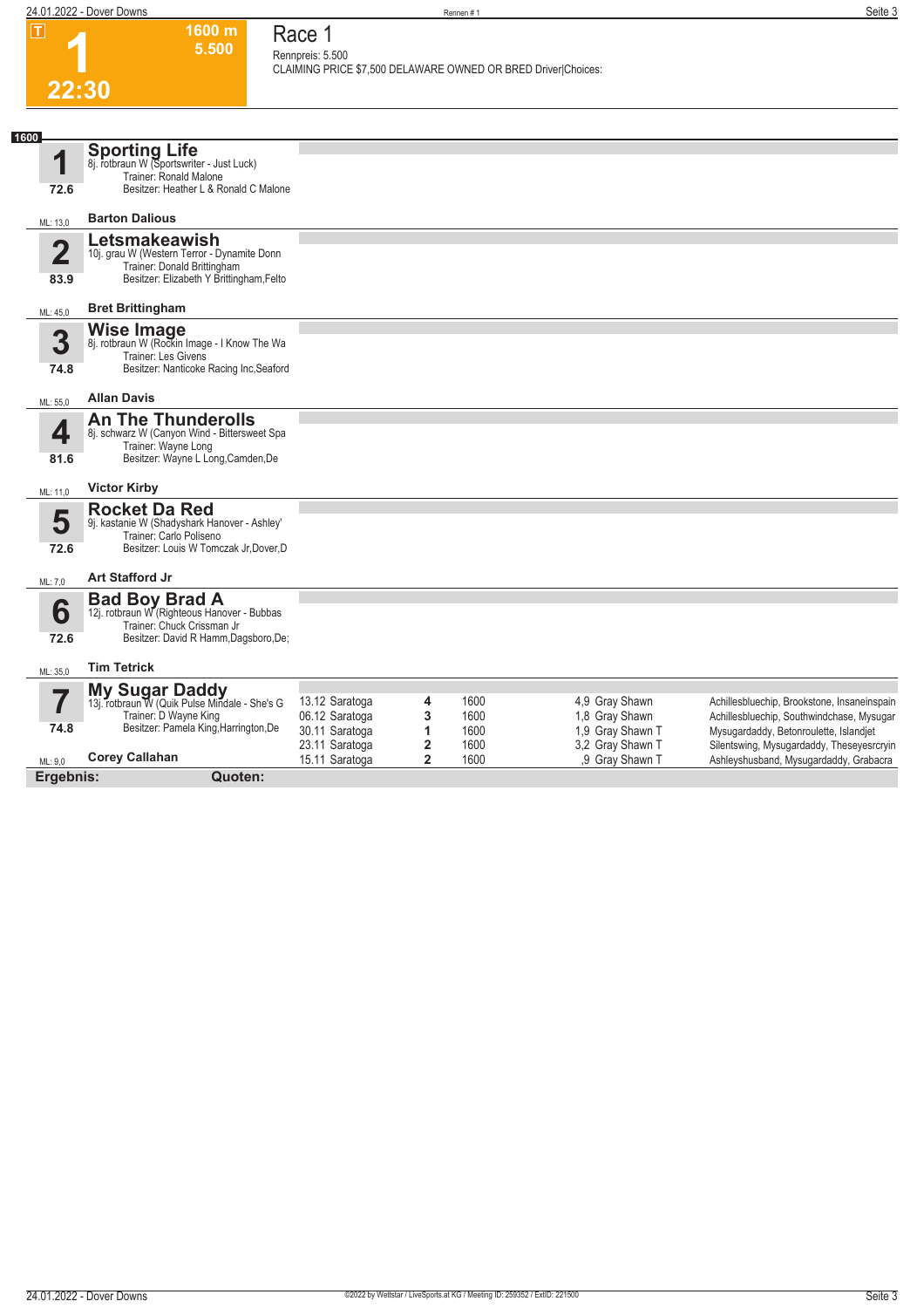

# **Race 2 Rennpreis: 7.000**

**1600 m 7.000** 

**NW 2 RACES LIFE 5 YEAR OLDS & UNDER DSBF WINS EXCLUDED|MAIDENS DRAW INSIDE Driver Choices: Allan Davis 2|over 3 No. 5 Dusty Lane Apollo - 1st Time Lasix.** 

| 1600                            |                                                                                                                                                |  |
|---------------------------------|------------------------------------------------------------------------------------------------------------------------------------------------|--|
| 68.0                            | <b>Marvin B Swift</b><br>4j. rotbraun W (Xactly Hanover - Beautiful Min<br>Trainer: Andrew Markano<br>Besitzer: Edwin L Goans, Houston, Pa;L   |  |
| ML: 45,0                        | Roger Plante Jr                                                                                                                                |  |
| $\overline{\mathbf{2}}$<br>74.8 | <b>Congress Hill Eva</b><br>4j. rotbraun S (Deweycheatumnhowe - Buenos<br>Trainer: Jeffrey Stafford<br>Besitzer: Eugene W Landy, Rumson, Nj    |  |
| ML: 11,0                        | <b>Allan Davis</b>                                                                                                                             |  |
| 3<br>72.6                       | <b>Dooks</b><br>3j. rotbraun W (Trixton - Pacific Photo)<br>Trainer: Tate Lewis Jr<br>Besitzer: Tate E Lewis Jr, Townsend, De                  |  |
| ML: 13,0                        | <b>Pat Berry</b>                                                                                                                               |  |
| 4<br>79.4                       | <b>Ballerini</b><br>4j. rotbraun S (Swan For All - Lisas Mission)<br>Trainer: Nicole Ratledge<br>Besitzer: Crissman Inc, Dover, De; Nicol      |  |
| ML: 55,0                        | <b>Anthony Morgan</b>                                                                                                                          |  |
| 5<br>81.6                       | <b>Dusty Lane Apollo</b><br>4j. grau W (Tad The Stud - Delta Dental)<br>Trainer: Arlene Cameron<br>Besitzer: Arlene E Cameron, Littlestown     |  |
| ML: 13,0                        | John Wagner                                                                                                                                    |  |
| 6<br>72.6                       | <b>Azurine</b><br>4j. rotbraun S (Anders Bluestone - Cyzarine)<br>Trainer: Erica Hanley<br>Besitzer: Michael J Mammes, Bridgevill              |  |
| ML: 7,0                         | Art Stafford Jr                                                                                                                                |  |
| $\overline{\mathbf{Z}}$<br>81.6 | <b>Mb Matters</b><br>4j. rotbraun W (Explosive Matter - Meadowbra<br>Trainer: Wayne Long<br>Besitzer: Wayne L Long, Camden, De(L)              |  |
| ML: 9,0                         | <b>Victor Kirby</b>                                                                                                                            |  |
| 8<br>77.1                       | <b>Dreaming Of You De</b><br>3j. rotbraun W (Donato Hanover - Impressive L<br>Trainer: Joseph Columbo<br>Besitzer: George& Tina Dennis Racing, |  |
| ML: 35,0                        | <b>Mike Cole</b>                                                                                                                               |  |
| Ergebnis:                       | Quoten:                                                                                                                                        |  |
|                                 |                                                                                                                                                |  |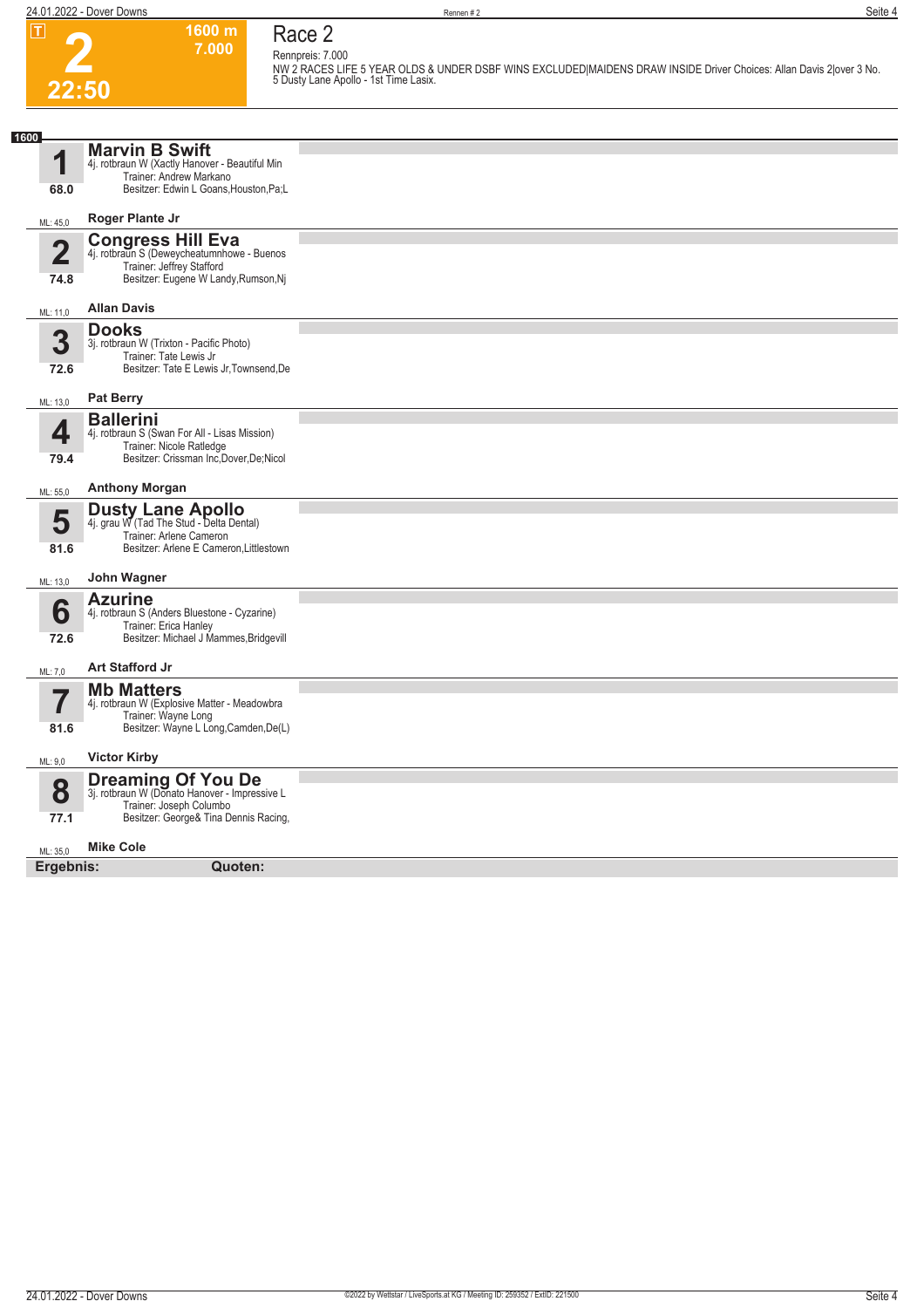**3**

**23:10**

**Race 3 Rennpreis: 5.500**

**1600 m 5.500** 

NW \$4,001 LAST 5 STARTS WINNERS FOR A PURSE >\$9,500|SINCE 11/15/2021 N/E WINNERS OVER \$40,000 IN 2021-2022|N/E<br>DELÀWARE OWNED OR BRED NO. 9 STARTS FROM 2ND TIER Driver Choices: Barton Dalious 5 over 7 Tim Tetrick 8|over 9

| 1600                    |                                                                                                              |                                 |        |              |                                           |                                                                                   |
|-------------------------|--------------------------------------------------------------------------------------------------------------|---------------------------------|--------|--------------|-------------------------------------------|-----------------------------------------------------------------------------------|
| 1                       | <b>Forty Five Red</b><br>11j. rotbraun H (If I Can Dream - Sakura Hano                                       | 20.07 Yonkers                   | 1      | 1600         | 2.8 Dube Daniel                           | Fortyfivered, Thereisapaceforus, Disarrei                                         |
| 77.1                    | Trainer: Joseph Columbo<br>Besitzer: George& Tina Dennis Racing,                                             | 13.07 Yonkers<br>28.06 Saratoga | 2<br>1 | 1600<br>1600 | 2,5 Dube Daniel<br>,5 Morrill James A     | Stevensville, Fortyfivered, Greatamerican<br>Fortyfivered, Majortrick, Celticart  |
| ML: 13,0                | <b>Mike Cole</b>                                                                                             | 17.06 Gty<br>10.06 Gty          | 1<br>1 | 1600<br>1600 | Miller Andy R<br>Gingras Yannick          | Fortyfivered, Atpresstime, Pierce<br>Fortyfivered, Stirlingcyclone, Greatamerican |
|                         | D Day Hill                                                                                                   |                                 |        |              |                                           |                                                                                   |
| $\overline{\mathbf{2}}$ | 6j. rotbraun H (Somebeachsomewhere - Beyo<br>Trainer: Harry Marsh Jr<br>Besitzer: Janet Rae & Joseph J Kansa |                                 |        |              |                                           |                                                                                   |
| 74.8                    |                                                                                                              |                                 |        |              |                                           |                                                                                   |
| ML: 55,0                | <b>Corey Callahan</b>                                                                                        |                                 |        |              |                                           |                                                                                   |
| 3                       | <b>Outstand Forever</b><br>9j. rotbraun W (Stand Forever - Out The Door)                                     |                                 |        |              |                                           |                                                                                   |
| 74.8                    | Trainer: Ronald Short<br>Besitzer: Ronald E Short, Greenwood, D                                              |                                 |        |              |                                           |                                                                                   |
| ML: 9,0                 | <b>Allan Davis</b>                                                                                           |                                 |        |              |                                           |                                                                                   |
|                         | <b>Crunch</b>                                                                                                |                                 |        |              |                                           |                                                                                   |
| 4                       | 6j. rotbraun W (Sweet Lou - Spoiled Beach)<br>Trainer: Jason Johnson                                         |                                 |        |              |                                           |                                                                                   |
| 77.1                    | Besitzer: Tim P Mumford, Georgetown,                                                                         |                                 |        |              |                                           |                                                                                   |
| ML: 16,0                | <b>Russell Foster</b>                                                                                        |                                 |        |              |                                           |                                                                                   |
|                         | <b>Wisers Deluxe</b>                                                                                         |                                 |        |              |                                           |                                                                                   |
| 5                       | 14j. rotbraun W (Rambaran - Leia Lee)<br>Trainer: Gary Botsch                                                | 13.07 Br                        | 4      | 1600         | 31,5 Mc Neightir Ed                       | Lereinaroad, Littlemancam, Carsoncityroad                                         |
| 72.6                    | Besitzer: Gary R Botsch, Smyrna, De                                                                          | 06.07 Br<br>29.06 Br            | 4<br>1 | 1600<br>1600 | 12,5 Mc Neightir Ed<br>2,1 Mc Neightir Ed | Shufu, Littlemancam, Outoftexas<br>Wisersdeluxe, Rustlincam, Xcellirishspirit     |
|                         |                                                                                                              | 22.06 Br                        | 5      | 1600         | 20,8 Mc Neightir Ed                       | Outoftexas, Littlemancam, Incredibleben                                           |
| ML: 13,0                | <b>Barton Dalious</b>                                                                                        | 25.05 Br                        | 6      | 1600         | 23,4 Mc Neightir Ed                       | Everygirlsdesire, Racsansteve, Incrediblebe                                       |
| 6                       | <b>GWT</b><br>7j. grau W (Barber Pole - Scootndowntheriver)                                                  |                                 |        |              |                                           |                                                                                   |
|                         | Trainer: Ryan Bailey<br>Besitzer: Robert L Bailey Sr, Dagsboro,                                              |                                 |        |              |                                           |                                                                                   |
| 72.6                    |                                                                                                              |                                 |        |              |                                           |                                                                                   |
| ML: 35,0                | Geo. Napolitano Jr                                                                                           |                                 |        |              |                                           |                                                                                   |
| 57                      | <b>Foxbriar Romeo</b><br>7j. rotbraun W (Beach Romeo - Giovanna Fra)                                         |                                 |        |              |                                           |                                                                                   |
| 86.2                    | Trainer: Robert Sampson<br>Besitzer: Fox Briar Farms, Marydel, De                                            |                                 |        |              |                                           |                                                                                   |
|                         |                                                                                                              |                                 |        |              |                                           |                                                                                   |
| ML: 45,0                | <b>Trae Porter</b>                                                                                           |                                 |        |              |                                           |                                                                                   |
| 8                       | <b>Firenglow A</b><br>10j. grau W (Courage Under Fire - Village Glo                                          |                                 |        |              |                                           |                                                                                   |
| 72.6                    | Trainer: Chris Scicluna<br>Besitzer: Chris J Scicluna, Frederica, De                                         |                                 |        |              |                                           |                                                                                   |
|                         | <b>Tim Tetrick</b>                                                                                           |                                 |        |              |                                           |                                                                                   |
| ML: 7,0                 |                                                                                                              |                                 |        |              |                                           |                                                                                   |
| 9                       | Awigglenagiggle<br>6j. rotbraun W (Mr Wiggles - Lindas Passion)                                              |                                 |        |              |                                           |                                                                                   |
| 72.6                    | Trainer: J Banks li<br>Besitzer: J Sam Banks II, Delmar, Md(L)                                               |                                 |        |              |                                           |                                                                                   |
|                         |                                                                                                              |                                 |        |              |                                           |                                                                                   |
| ML: 11,0                | <b>Art Stafford Jr</b>                                                                                       |                                 |        |              |                                           |                                                                                   |
| Ergebnis:               | Quoten:                                                                                                      |                                 |        |              |                                           |                                                                                   |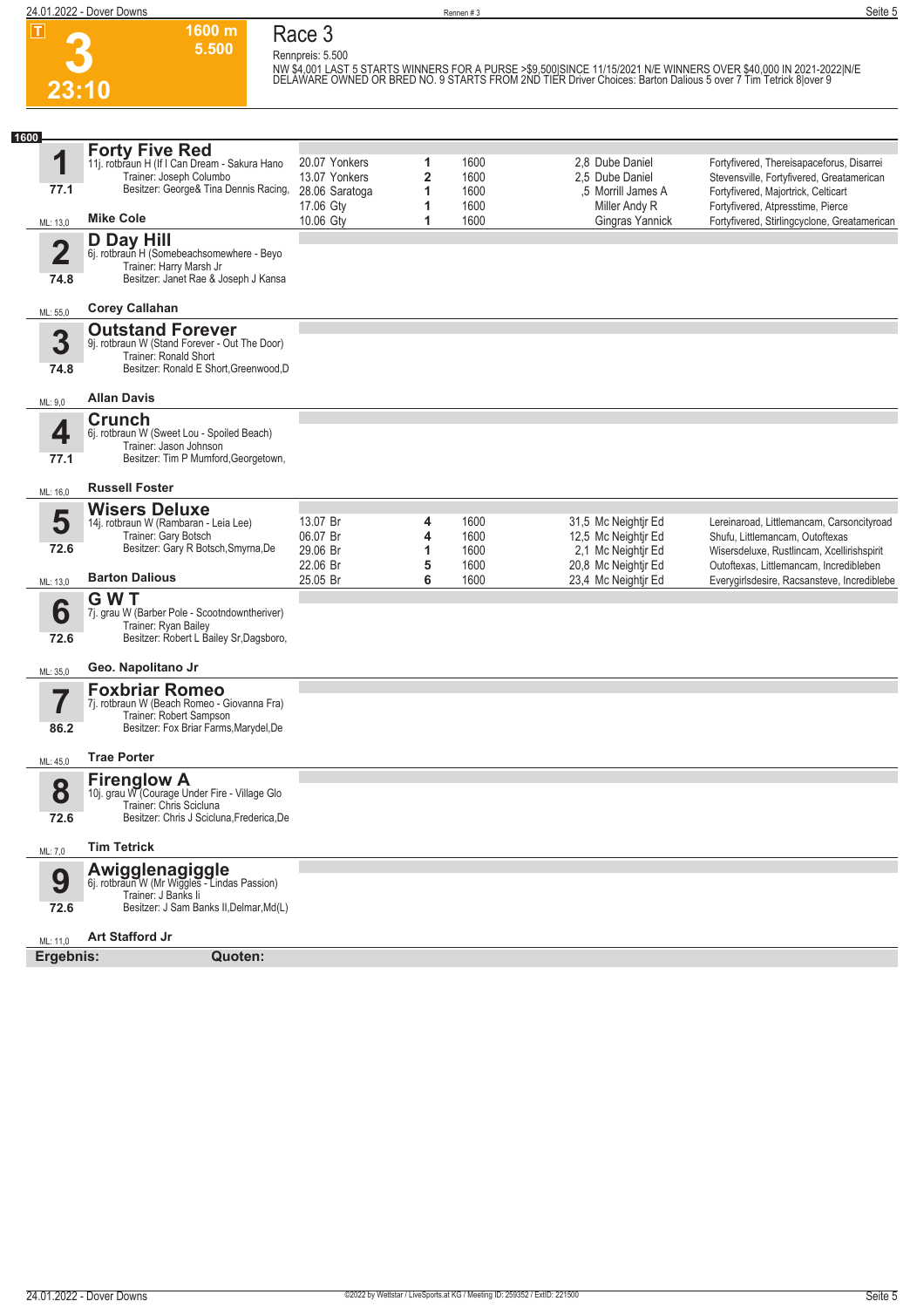

### **7.000 Race 4 Rennpreis: 7.000**

**1600 m**

**NW 2 RACES LIFE 5 YEAR OLDS & UNDER DSBF WINS EXCLUDED|MAIDENS DRAW INSIDE Driver Choices:.** 

| 1600                |                                                                                                                                                   |
|---------------------|---------------------------------------------------------------------------------------------------------------------------------------------------|
| И                   | <b>Kryptonite</b><br>4j. rotbraun W (Crazed - Little Baby Peanut)<br>Trainer: Paul Davis Jr                                                       |
| 72.6                | Besitzer: L Davis, Smyrn, De; P Davis Jr,                                                                                                         |
| ML: 13,0            | Geo. Napolitano Jr                                                                                                                                |
| $\mathbf 2$<br>74.8 | <b>That Ole Bar Stool</b><br>3j. rotbraun W (Bar Hopping - I Gotta Feelin)<br>Trainer: Robert W Clark<br>Besitzer: Clark Stables Llc, Basking Rid |
|                     | <b>Corey Callahan</b>                                                                                                                             |
| ML: 13,0            |                                                                                                                                                   |
| 3<br>72.6           | Junto<br>4j. grau W (Muscle Hill - Meucci Madness)<br>Trainer: Clifton Green<br>Besitzer: Jaypaul R Hoover, Ephrata, Pa                           |
| ML: 11,0            | <b>Art Stafford Jr</b>                                                                                                                            |
| 4<br>72.6           | <b>Designer's Edge</b><br>4j. grau S (He's Spooky - Designable)<br>Trainer: Harry Marsh Jr<br>Besitzer: Harry P Marsh Jr, Ellendale, D            |
| ML: 45,0            | <b>Tim Tetrick</b>                                                                                                                                |
|                     | <b>Command The Market</b>                                                                                                                         |
| 5<br>77.1           | 4j. rotbraun W (Cr Commando - Revenue Shar<br>Trainer: Syl King Jr<br>Besitzer: Joseph J Benedetti Jr, Freehol                                    |
|                     |                                                                                                                                                   |
| ML: 9,0             | <b>Russell Foster</b>                                                                                                                             |
| 6<br>86.2           | <b>Big AI M</b><br>4j. rotbraun W (Anders Bluestone - Bringing U<br>Trainer: Eric Davis<br>Besitzer: Zachary T Vickerson, Portland                |
| ML: 3,0             | <b>Eric Davis</b>                                                                                                                                 |
| 7                   | <b>Rhett</b><br>4j. rotbraun W (Keystone Activator - Lake Sere<br><b>Trainer: Donald Wiest</b>                                                    |
| 72.6                | Besitzer: Donald L & David Lee Wiest, L                                                                                                           |
| ML: 35,0            | <b>Pat Berry</b>                                                                                                                                  |
| 8                   | <b>Altar Call</b><br>4j. rotbraun W (He's Spooky - Complete Reco<br>Trainer: Charles Groce li                                                     |
| 72.6                | Besitzer: Charles E Groce II, Felton, De                                                                                                          |
| ML: 55,0            | <b>Barton Dalious</b>                                                                                                                             |
| Ergebnis:           | Quoten:                                                                                                                                           |
|                     |                                                                                                                                                   |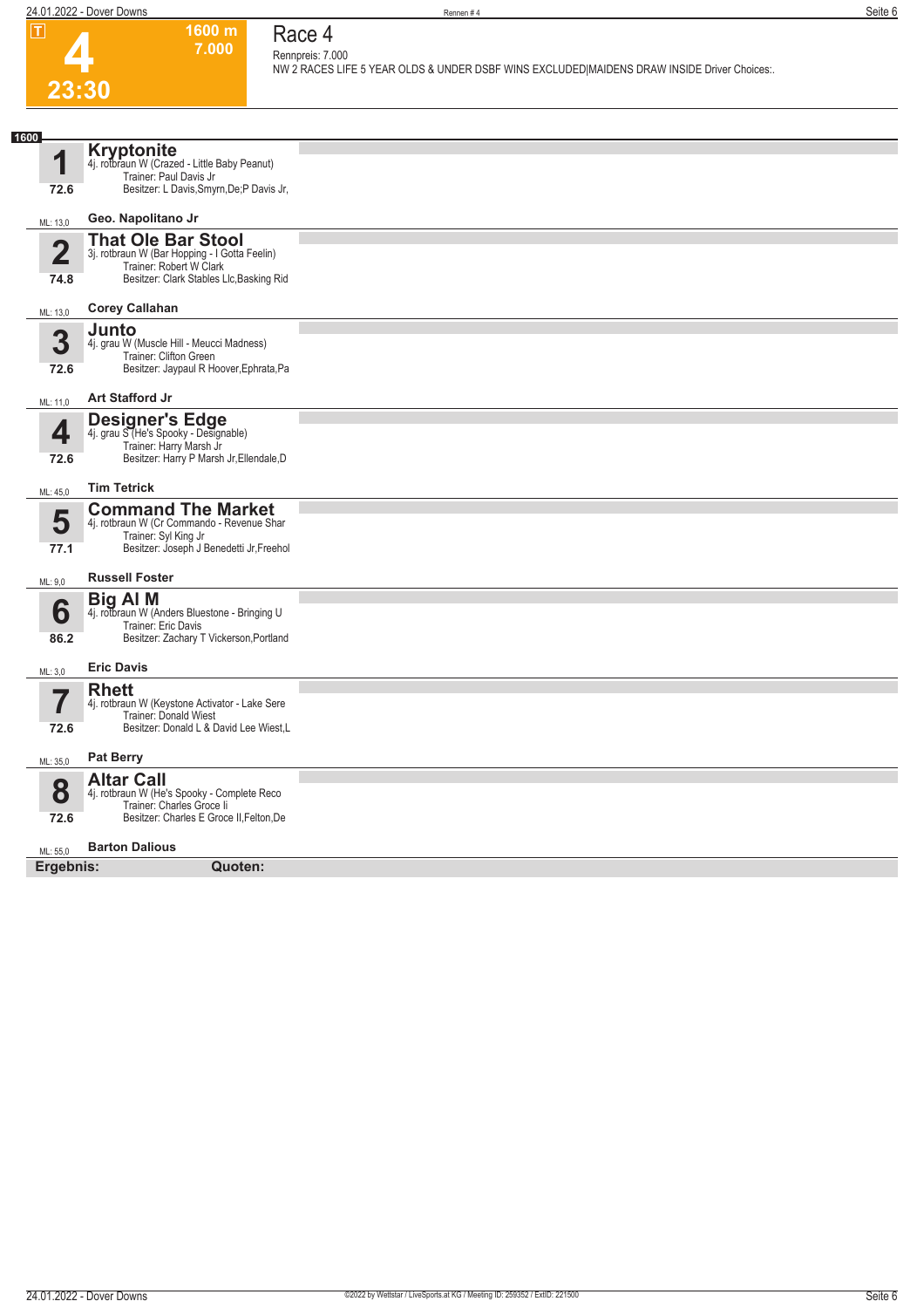**24.01.2022 - Dover Downs** Rennen # 5 **Seite 7**

**23:50**

**5**

**Race 5 Rennpreis: 5.500**

**1600 m 5.500** 

NW \$4,001 LAST 5 STARTS WINNERS FOR A PURSE >\$9,500|SINCE 11/15/2021 N/E WINNERS OVER \$40,000 IN 2021-2022|N/E<br>DELÀWARE OWNED OR BRED NO. 9 STARTS FROM 2ND TIER Driver Choices: Ross Wolfenden 7 over 1 Anthony Morgan|2 ove

| 1600                   |                                                                                                                                               |  |
|------------------------|-----------------------------------------------------------------------------------------------------------------------------------------------|--|
| 1<br>72.6              | <b>Captain Groovy</b><br>5j. rotbraun W (Captaintreacherous - Lets Gro<br>Trainer: Joseph Columbo<br>Besitzer: George& Tina Dennis Racing,    |  |
| ML: 55,0               | <b>Tim Tetrick</b>                                                                                                                            |  |
|                        |                                                                                                                                               |  |
| $\overline{2}$<br>79.4 | <b>Here Comes Teddy</b><br>7j. rotbraun W (Voracious Hanover - Cool Jaz<br>Trainer: Willard Reynolds<br>Besitzer: Howard C & Linda G Dege, Se |  |
| ML: 45,0               | <b>Anthony Morgan</b>                                                                                                                         |  |
| 3<br>81.6              | <b>Panther's Pinot</b><br>5j. rotbraun W (Panther Hanover - Baby Mc)<br>Trainer: Jenny Bier<br>Besitzer: Jenny Bier, Dover, De                |  |
| ML: 13,0               | <b>Rick Still</b>                                                                                                                             |  |
| 4<br>74.8              | Razor's Edge<br>6j. rotbraun W (Sweet Lou - Naughtytiltheend)<br>Trainer: Tyler Davis<br>Besitzer: Tyler Edward Davis, Smyrna,                |  |
| ML: 13,0               | <b>Allan Davis</b>                                                                                                                            |  |
| 5<br>74.8              | <b>Osborne Seelster</b><br>8j. rotbraun W (Big Jim - Outofthefryingpan)<br>Trainer: Douglas Lewis<br>Besitzer: Kent A Harper, Frankford, De   |  |
| ML: 16,0               | <b>Corey Callahan</b>                                                                                                                         |  |
| 6<br>77.1              | <b>Cruise Patrol</b><br>9j. rotbraun H (Bettor's Delight - Western Cruis<br>Trainer: Tim Crissman<br>Besitzer: Crissman Inc, Dover, De        |  |
| ML: 9,0                | <b>Russell Foster</b>                                                                                                                         |  |
| 83.9                   | <b>Major Pocket A</b><br>9j. grau W (Art Major - Elena S)<br>Trainer: Chris Scicluna<br>Besitzer: Chris J Scicluna, Frederica, De             |  |
| ML: 35,0               | <b>Ross Wolfenden</b>                                                                                                                         |  |
| 8<br>72.6              | <b>Thornbush Hanover</b><br>5j. rotbraun W (Always A Virgin - Tempest Blu<br>Trainer: Carlo Poliseno<br>Besitzer: Carlo J Poliseno, Dover, De |  |
| ML: 11,0               | <b>Pat Berry</b>                                                                                                                              |  |
| 9<br>72.6              | <b>Rat Tail</b><br>8j. rotbraun W (Barber Pole - Nikajah)<br>Trainer: Ryan Bailey<br>Besitzer: Robert L Bailey Sr, Dagsboro,                  |  |
| ML: 7,0                | <b>Art Stafford Jr</b>                                                                                                                        |  |
| Ergebnis:              | Quoten:                                                                                                                                       |  |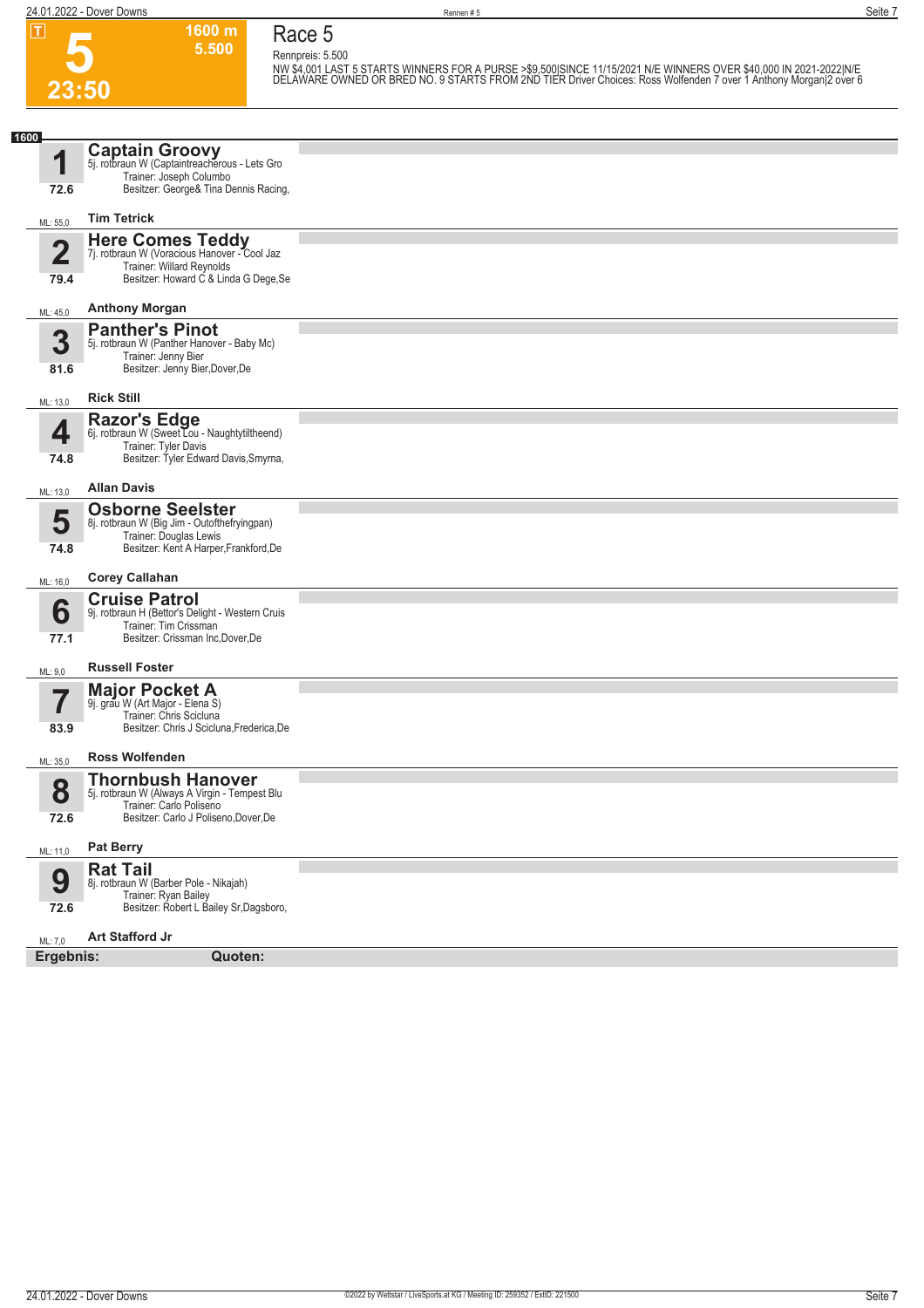**1600 m 13.000**  **Race 6**

**6 00:10**

**Rennpreis: 13.000 WINNERS OF 2 RACES LIFE (W/OF 5 N/E) DSBF WINS|EXCLUDED 5 YEAR OLDS & UNDER NO. 9 STARTS FROM 2ND TIER|Driver Choices: Art Stafford Jr 7 over 3** 

| 1600                    |                                                                                                                                  |  |
|-------------------------|----------------------------------------------------------------------------------------------------------------------------------|--|
| 1                       | <b>Dry Creek Stalker</b><br>4j. rotbraun W (Whom Shall I Fear - Dry Creek                                                        |  |
| 72.6                    | Trainer: David Hoover<br>Besitzer: Jaypaul R Hoover, Ephrata, Pa                                                                 |  |
| ML: 7,0                 | <b>Pat Berry</b>                                                                                                                 |  |
| $\overline{\mathbf{2}}$ | <b>Dabigspooky Bootah</b><br>5j. rotbraun S (He's Spooky - Annifer Jniston)<br>Trainer: Victor Kirby                             |  |
| 81.6                    | Besitzer: Mark A King, Moulton, la                                                                                               |  |
| ML: 13,0                | <b>Victor Kirby</b>                                                                                                              |  |
| 3<br>72.6               | <b>Vlahos</b><br>4j. rotbraun W (Dusty Winner - Do We Lindy)<br>Trainer: Carlo Poliseno<br>Besitzer: Jane P Dunavant, Kenbridge, |  |
| ML: 35,0                | <b>Tim Tetrick</b>                                                                                                               |  |
| 4                       | <b>Final Class</b><br>4j. schwarz W (Triumphant Caviar - Classic Bl                                                              |  |
| 77.1                    | Trainer: Jason Johnson<br>Besitzer: Jason L Johnson Inc, Dover, D                                                                |  |
| ML: 13,0                | <b>Russell Foster</b>                                                                                                            |  |
|                         | <b>Chf Merodona</b>                                                                                                              |  |
| 5<br>86.2               | 5j. rotbraun S (Muscle Mass - Buenos Aires La<br>Trainer: Jeffrey Stafford<br>Besitzer: Eugene W Landy, Rumson, Nj               |  |
| ML: 45,0                | <b>Trae Porter</b>                                                                                                               |  |
|                         | <b>Touch Of White</b>                                                                                                            |  |
| 6<br>74.8               | 5j. rotbraun W (Keystone Activator - Staminett<br>Trainer: Nicholas Callahan<br>Besitzer: Breakaway Racing, Greenwoo             |  |
|                         |                                                                                                                                  |  |
| ML: 9,0                 | <b>Corey Callahan</b><br><b>Glass Nickel</b>                                                                                     |  |
| 7                       | 4j. grau W (Archangel - Life Class)<br>Trainer: Art Stafford Jr                                                                  |  |
| 72.6                    | Besitzer: Arthur C Stafford Jr, Felton, De                                                                                       |  |
| ML: 55,0                | <b>Art Stafford Jr</b>                                                                                                           |  |
| 8                       | Some Yayhoo<br>4j. rotbraun W (Pinetucky - Booby Trap)                                                                           |  |
| 81.6                    | Trainer: Arlene Cameron<br>Besitzer: Arlene E Cameron, Littlestown                                                               |  |
| ML: 16,0                | John Wagner                                                                                                                      |  |
| 9                       | Johnny Ping<br>4j. rotbraun W (Johnny William - Ping Putter)                                                                     |  |
| 74.8                    | Trainer: Robert Shahan<br>Besitzer: Samuel L Lapp, Kinzers, Pa                                                                   |  |
| ML: 11,0                | <b>Allan Davis</b>                                                                                                               |  |
| Ergebnis:               | Quoten:                                                                                                                          |  |
|                         |                                                                                                                                  |  |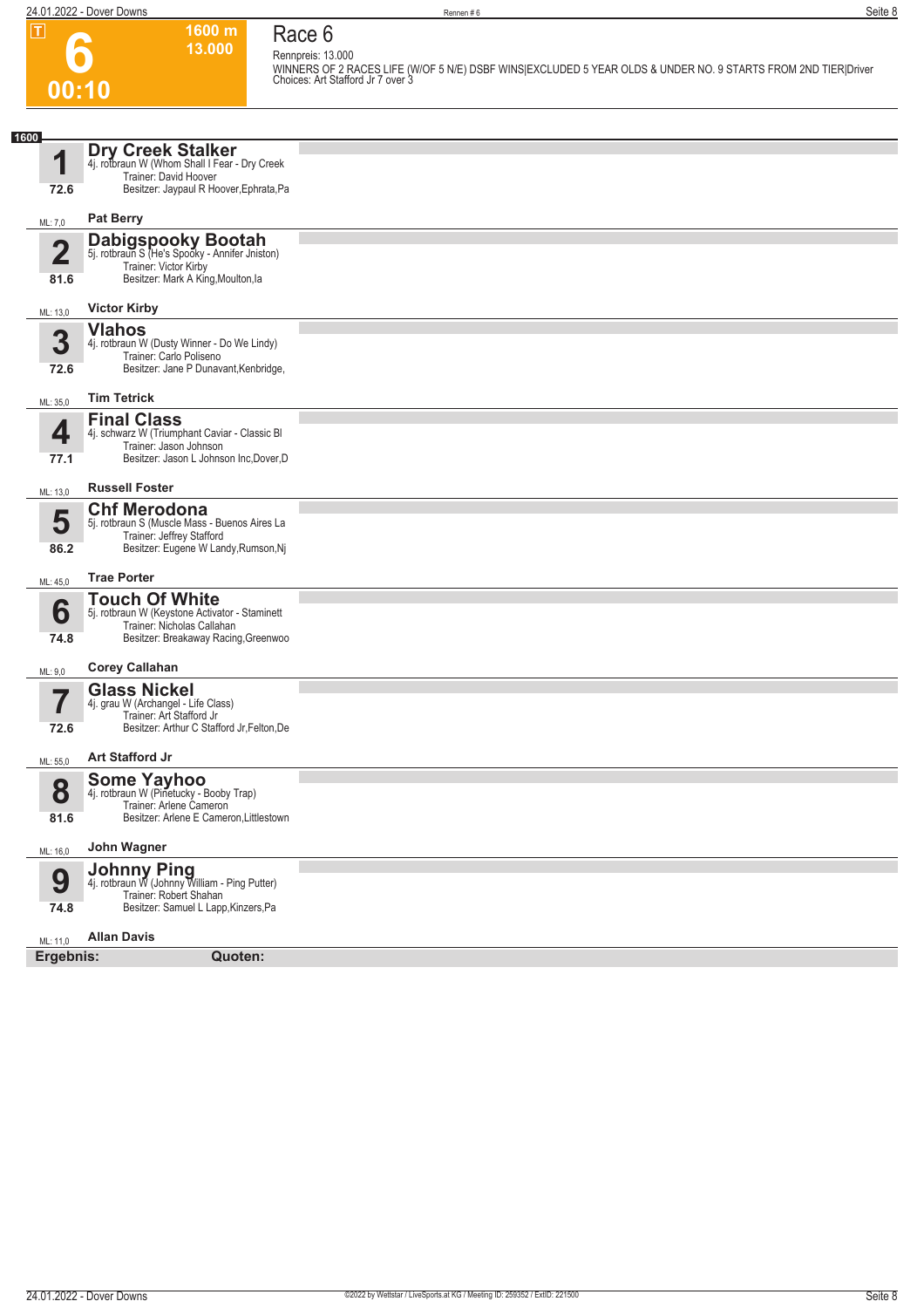**1600 m 13.500** 

**Race 7 Rennpreis: 13.500**

**WINNERS OF 5 RACES LIFE (W/OF 9 N/E) DSBF WINS|EXCLUDED 5 YEAR OLDS & UNDER Driver Choices: Art Stafford Jr|1 over 6 Allan Davis 8 over 5.** 

# **7 00:30**

| 1                       | <b>Cupid Hanover</b><br>5j. rotbraun W (Father Patrick - Cressida Hano    |  |
|-------------------------|---------------------------------------------------------------------------|--|
|                         | Trainer: Cory Mumford                                                     |  |
| 72.6                    | Besitzer: Frank E Chick, Harrington, De                                   |  |
| ML: 9,0                 | Art Stafford Jr                                                           |  |
|                         | <b>Sir Jesse</b>                                                          |  |
| $\overline{\mathbf{2}}$ | 4j. rotbraun W (Jailhouse Jesse - Peaceful Dre                            |  |
|                         | Trainer: Robert Reeser<br>Besitzer: Denise L Dennis, Indianapolis,        |  |
| 72.6                    |                                                                           |  |
| ML: 35,0                | <b>Tim Tetrick</b>                                                        |  |
|                         | <b>Barley</b>                                                             |  |
| 3                       | 5j. rotbraun W (Trixton - Canoli)<br>Trainer: Megan Roberts               |  |
| 74.8                    | Besitzer: Graham Grace Stables Llc, Cli                                   |  |
|                         |                                                                           |  |
| ML: 7,0                 | <b>Corey Callahan</b>                                                     |  |
|                         | <b>Fifty Ways</b>                                                         |  |
| 4                       | 4j. rotbraun W (Donato Hanover - Fortunes Of<br>Trainer: Joseph Columbo   |  |
| 77.1                    | Besitzer: George& Tina Dennis Racing,                                     |  |
|                         |                                                                           |  |
| ML: 55,0                | <b>Mike Cole</b>                                                          |  |
|                         | <b>Blue Carats</b>                                                        |  |
| 5                       | 5j. rotbraun S (Anders Bluestone - Victory Star<br>Trainer: Ross Shand    |  |
| 77.1                    | Besitzer: Shirley A Shand, Penns Grove                                    |  |
|                         |                                                                           |  |
| ML: 11,0                | <b>Russell Foster</b>                                                     |  |
|                         | <b>Matt's Muscles</b>                                                     |  |
| 6                       | 5j. rotbraun W (Deweycheatumnhowe - Miss C<br>Trainer: Mark Groce         |  |
| 72.6                    | Besitzer: Mark F Groce, Harrington, De                                    |  |
|                         |                                                                           |  |
| ML: 13,0                | <b>Barton Dalious</b>                                                     |  |
| 7                       | <b>Kinda Like Bud</b><br>5j. rotbraun W (Andover Hall - Ikindoflike That) |  |
|                         | Trainer: Greg Haverstick                                                  |  |
| 72.6                    | Besitzer: Iron Mine Branch Llc, Bridgevil                                 |  |
| ML: 13,0                | <b>Pat Berry</b>                                                          |  |
|                         | <b>Not For Moni</b>                                                       |  |
| 8                       | 4j. rotbraun W (Muscle Hill - Nothing But Moni)                           |  |
|                         | Trainer: Tyler Davis                                                      |  |
| 74.8                    | Besitzer: Tyler Edward & Allan W & Bre                                    |  |
| ML: 45.0                | <b>Allan Davis</b>                                                        |  |
| Ergebnis:               |                                                                           |  |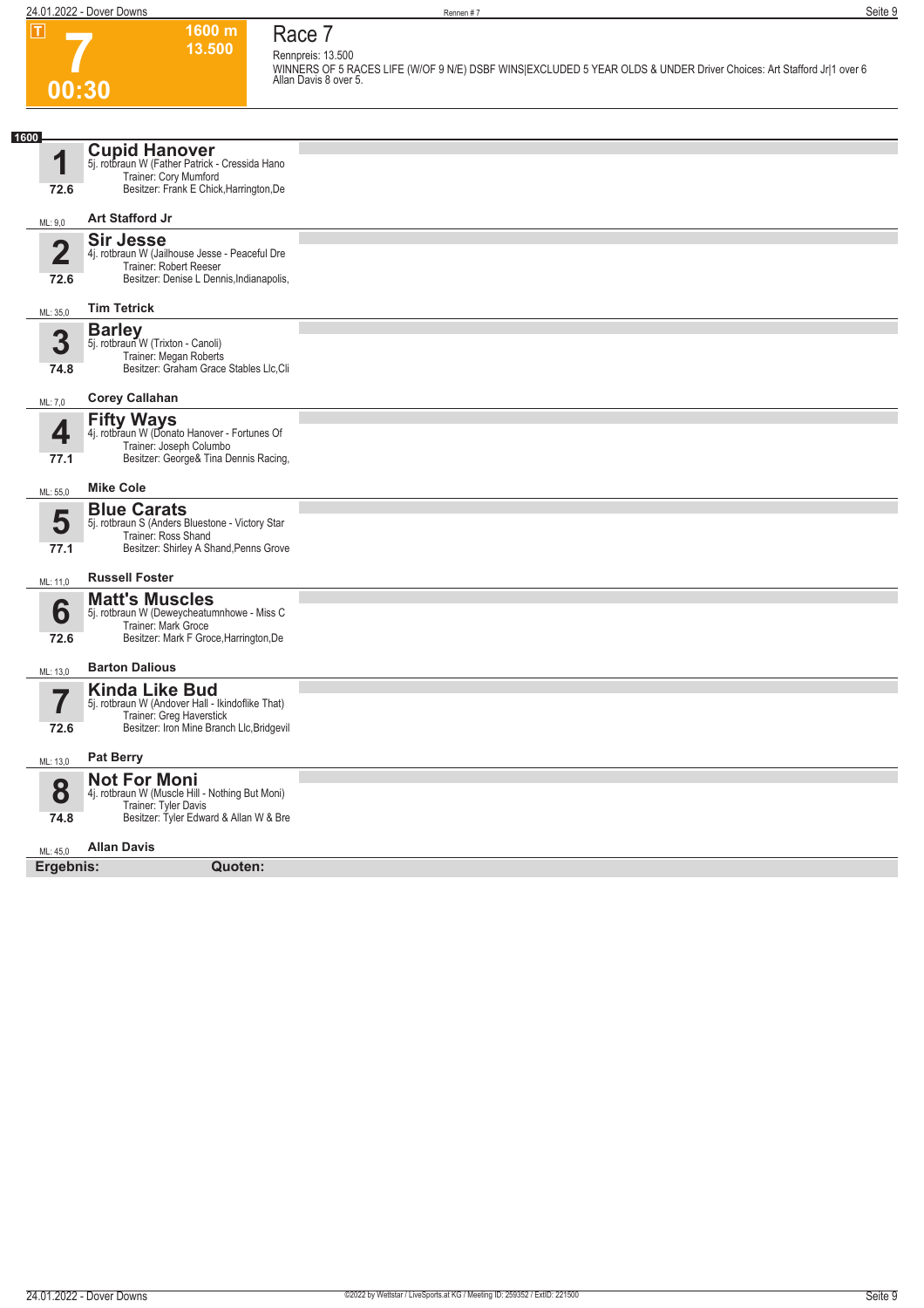

## **Race 8 Rennpreis: 9.000**

**1600 m 9.000** 

**CLAIMING PRICE \$12,500 Driver Choices: Anthony Morgan|3 over 1.** 

| 1600                   |                                                                                                                                                             |                                                  |                     |                      |                                                                       |                                                                                                                             |
|------------------------|-------------------------------------------------------------------------------------------------------------------------------------------------------------|--------------------------------------------------|---------------------|----------------------|-----------------------------------------------------------------------|-----------------------------------------------------------------------------------------------------------------------------|
| 1<br>72.6              | <b>Major Uptrend</b><br>11j. rotbraun W (Somebeachsomewhere - Tric<br>Trainer: Tim Crissman<br>Besitzer: Crissman Inc.Dover.De                              | 25.08 Phl<br>28.07 Phl<br>23.07 Phl<br>17.07 Pcd | 6<br>8<br>1<br>5    | 1600<br>1600<br>1600 | 5,0 Milby Frank<br>1,0 Milby Frank<br>Milby Frank<br>25,4 Milby Frank | Idealfashion, Stratoshanover, Bigbud<br>Wickedbusiness, Statusquo, Springterror<br>Majoruptrend, Classicsgreatwish, Hsmako  |
| ML: 7,0                | <b>Pat Berry</b>                                                                                                                                            | 09.07 The Meadows                                |                     | 1600<br>unpl 1600    |                                                                       | Letsdrinkonit, Cabanaboyhanover, Sevenths<br>Westwardhanover, Nakedcity, Atpresstime                                        |
| $\overline{2}$<br>90.7 | Rancousy<br>11j. rotbraun W (Western Paradise - Too Spicy<br>Trainer: Ceba Horsey<br>Besitzer: Ceba M Horsey, Laurel, De                                    |                                                  |                     |                      |                                                                       |                                                                                                                             |
| ML: 13,0               | <b>Ceba Horsey</b>                                                                                                                                          |                                                  |                     |                      |                                                                       |                                                                                                                             |
| 3<br>79.4              | <b>Always The Sun</b><br>11j. grau W (Always A Virgin - Summers Soul)<br>Trainer: Charlene Sharpe<br>Besitzer: Joyce Keeler, Smyrna, De                     | 11.10 Hop<br>02.10 Hop<br>18.09 Hop              | 5<br>5<br>2         | 1600<br>1600<br>1600 | 39,2 Seekman Travis<br>15.7 Seekman Travis<br>7.2 Seekman Travis      | Jazzmaniandevil, Nextthingsmoken, Sweetc<br>Royalheart, Razmataz, Whoszoominwho<br>Alwaysatmyplace, Alwaysthesun, Alwaysadi |
| ML: 45,0               | <b>Anthony Morgan</b>                                                                                                                                       | 31.08 Hop<br>24.08 Hop                           | 5<br>$\overline{2}$ | 1600<br>1600         | 3.2 Seekman Travis<br>3.3 Seekman Travis                              | Razmataz, Badbug, Sandshark<br>Alwaysatmyplace, Alwaysthesun, Alwaysadi                                                     |
| 4<br>72.6              | <b>Always Flashing A</b><br>9j. rotbraun W (Always A Virgin - Love You Cy<br>Trainer: Joseph Hundertpfund Jr<br>Besitzer: William L Sartin, Bear, De; Willi |                                                  |                     |                      |                                                                       |                                                                                                                             |
| ML: 55,0               | Geo. Napolitano Jr                                                                                                                                          |                                                  |                     |                      |                                                                       |                                                                                                                             |
| 5<br>74.8              | <b>Mako Banner N</b><br>12j. rotbraun W (Mach Three - Regal Banner)<br>Trainer: Chuck Crissman Jr<br>Besitzer: Richard J Nittoly, Newark, De                |                                                  |                     |                      |                                                                       |                                                                                                                             |
| ML: 35,0               | <b>Allan Davis</b>                                                                                                                                          |                                                  |                     |                      |                                                                       |                                                                                                                             |
| 6<br>74.8              | <b>Art Of A Warrior</b><br>8j. rotbraun W (Art Director - Its A Breeze)<br>Trainer: Nicholas Callahan<br>Besitzer: Breakaway Racing, Greenwoo               |                                                  |                     |                      |                                                                       |                                                                                                                             |
| ML: 11,0               | <b>Corey Callahan</b>                                                                                                                                       |                                                  |                     |                      |                                                                       |                                                                                                                             |
| 7<br>83.9              | <b>Machaholic</b><br>5j. rotbraun W (Mach Three - Boy Meets Girl)<br>Trainer: Michael Rossi<br>Besitzer: Michael Rossi, Dover, De                           |                                                  |                     |                      |                                                                       |                                                                                                                             |
| ML: 9,0                | <b>Ross Wolfenden</b>                                                                                                                                       |                                                  |                     |                      |                                                                       |                                                                                                                             |
| 8<br>68.0              | Jonah<br>6j. rotbraun W (A Rocknroll Dance - Roller Ca<br>Trainer: Scott Warnick<br>Besitzer: Daniel A Chansky, Keysville, V                                |                                                  |                     |                      |                                                                       |                                                                                                                             |
| ML: 13,0               | <b>Justin Vincent</b>                                                                                                                                       |                                                  |                     |                      |                                                                       |                                                                                                                             |
| Ergebnis:              | Quoten:                                                                                                                                                     |                                                  |                     |                      |                                                                       |                                                                                                                             |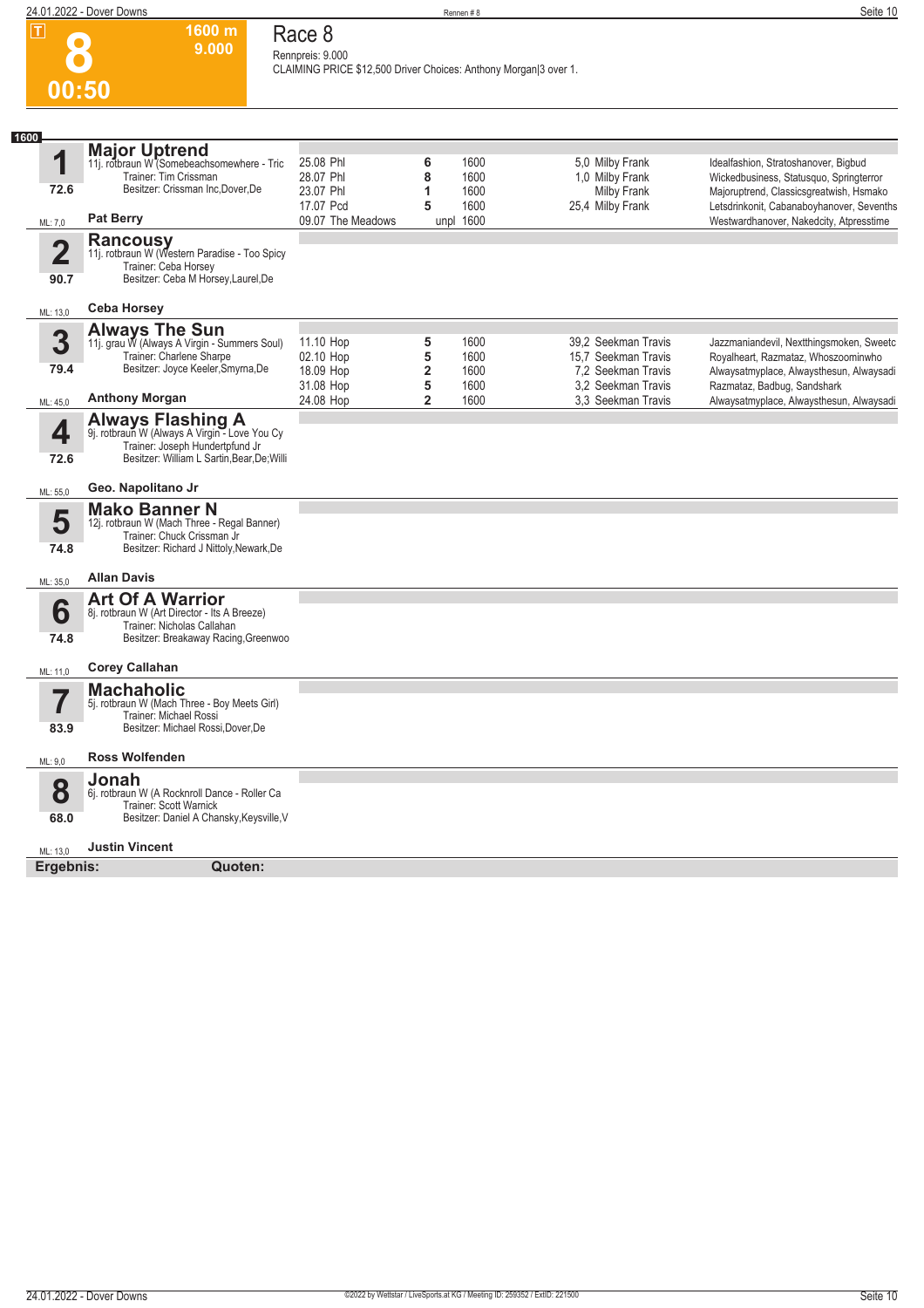**01:10**

**9**

**Race 9**

**13.000** 

**1600 m**

**Rennpreis: 13.000 WINNERS OF 2 RACES LIFE (W/OF 5 N/E) DSBF WINS|EXCLUDED 5 YEAR OLDS & UNDER NO. 9 STARTS FROM 2ND TIER|Driver Choices: George Napolitano Jr 4 over 6** 

| 1600                    |                                                                           |  |
|-------------------------|---------------------------------------------------------------------------|--|
| 4                       | <b>Nez Perce</b>                                                          |  |
|                         | 4j. rotbraun S (Southwind Frank - Invincible Dr<br>Trainer: Jason Johnson |  |
| 77.1                    | Besitzer: Joshua Jay Graber, Quincy, Mi                                   |  |
| ML: 16,0                | <b>Russell Foster</b>                                                     |  |
|                         | <b>Hope So</b>                                                            |  |
| $\overline{\mathbf{2}}$ | 4j. rotbraun S (Muscle Mass - Krafty)<br>Trainer: Edwin Gannon Jr         |  |
| 74.8                    | Besitzer: Frank A Canzone, Scarsdale,                                     |  |
| ML: 11,0                | <b>Corey Callahan</b>                                                     |  |
| 3                       | <b>Sheezafrostedflame</b>                                                 |  |
|                         | 4j. rotbraun S (Muscle Massive - Ponytail Xpre<br>Trainer: Martin Davis   |  |
| 74.8                    | Besitzer: Jeffrey Allen Startt, Smyrna, D                                 |  |
| ML: 13,0                | <b>Allan Davis</b>                                                        |  |
|                         | <b>Keystone Cecilia</b>                                                   |  |
| 4                       | 4j. rotbraun S (Cantab Hall - Caitir)<br>Trainer: Crissy Crissman-Bier    |  |
| 72.6                    | Besitzer: V Ferriero Jr, DInd, FI; E Castill                              |  |
| ML: 45,0                | Geo. Napolitano Jr                                                        |  |
|                         | <b>Tequila N Roses</b><br>5j. rotbraun S (Amigo Hall - Chocolate N Rose   |  |
| 5                       | Trainer: Teresa Willabus                                                  |  |
| 86.2                    | Besitzer: Teresa R Willabus, Church Hill                                  |  |
| ML: 35,0                | <b>Trae Porter</b>                                                        |  |
|                         | <b>Yankee Sis</b>                                                         |  |
| 6                       | 5j. rotbraun S (Wishing Stone - Yankee Starlin<br>Trainer: Paul Davis Jr  |  |
| 72.6                    | Besitzer: Lorie S Davis, Smyrna, De; Pau                                  |  |
| ML: 7,0                 | <b>Tim Tetrick</b>                                                        |  |
|                         | <b>K J Diamond</b>                                                        |  |
|                         | 4j. rotbraun S (Keystone Activator - Diamonds<br>Trainer: James Esham     |  |
| 81.6                    | Besitzer: James A Esham, Willards, Md;                                    |  |
| ML: 55,0                | <b>Victor Kirby</b>                                                       |  |
|                         | <b>My Mini Miracle</b>                                                    |  |
| Ō                       | 4j. rotbraun S (Yankee Glide - Delminnie)<br>Trainer: Shea Lare           |  |
| 72.6                    | Besitzer: Matthew D White, Lexington, K                                   |  |
| ML: 9,0                 | <b>Art Stafford Jr</b>                                                    |  |
|                         | <b>Trixstar</b>                                                           |  |
| 9                       | 4j. rotbraun S (Trixton - Always Quick Star)<br>Trainer: Mark Gray        |  |
| 95.3                    | Besitzer: Anne S McDonald Llc 2, Alexa                                    |  |
| ML: 13,0                | <b>Mark Gray</b>                                                          |  |
| Ergebnis:               | Quoten:                                                                   |  |
|                         |                                                                           |  |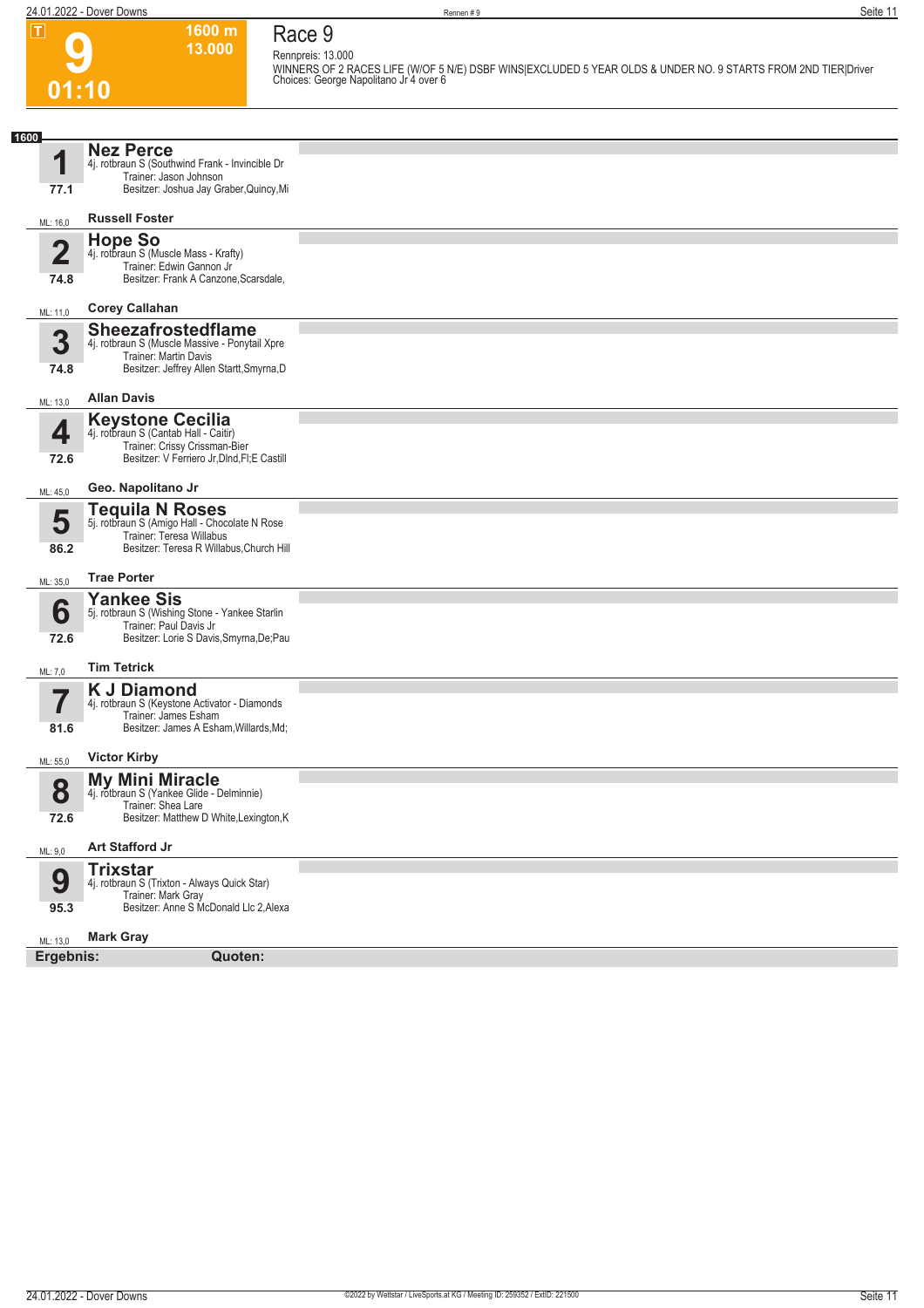**10**

 $\boxed{1}$ 

**01:30**

**1600 m 8.500 Race 10 Rennpreis: 8.500**

**NW \$7,001 (DE \$8,401) LAST 5 STARTS NO. 9 STARTS FROM|2ND TIER Driver Choices: Corey Callahan 2 over 5** 

| 1600                    | <b>Mcnulty Z Tam</b>                                                                          |  |
|-------------------------|-----------------------------------------------------------------------------------------------|--|
| 1                       | 6j. grau W (American Ideal - Hobe Sound)                                                      |  |
| 72.6                    | Trainer: Crissy Crissman-Bier<br>Besitzer: R J Thomas, Archbald, Pa                           |  |
| ML: 16,0                | Geo. Napolitano Jr                                                                            |  |
|                         | <b>Wichita Lineman</b>                                                                        |  |
| $\overline{\mathbf{2}}$ | 9j. rotbraun W (Bettor's Delight - Armbro Danc<br>Trainer: Eddie Dennis                       |  |
| 74.8                    | Besitzer: Amy J Simpson, Harrington, D                                                        |  |
| ML: 35,0                | <b>Corey Callahan</b>                                                                         |  |
| 3                       | <b>Daddyofemall</b>                                                                           |  |
|                         | 7j. rotbraun W (Well Said - Sara Diamond)<br>Trainer: Joseph Columbo                          |  |
| 77.1                    | Besitzer: George& Tina Dennis Racing,                                                         |  |
| ML: 9,0                 | <b>Mike Cole</b>                                                                              |  |
| 4                       | <b>Sonny At The Beach</b><br>9j. schwarz W (Somebeachsomewhere - losmi                        |  |
| 81.6                    | Trainer: Bryan Truitt<br>Besitzer: Bryan J Truitt, Selbyville, De                             |  |
|                         |                                                                                               |  |
| ML: 55,0                | <b>Victor Kirby</b>                                                                           |  |
| 5                       | <b>Can't Beach That</b><br>6j. rotbraun W (Somebeachsomewhere - Cann<br>Trainer: Michael Hall |  |
| 72.6                    | Besitzer: Surprise Pic Llc, Berlin, Md                                                        |  |
| ML: 45,0                | <b>Tim Tetrick</b>                                                                            |  |
|                         | Outcry                                                                                        |  |
| 6                       | 8j. grau W (Well Said - Lightning Dragon)<br>Trainer: Joseph Hundertpfund Jr                  |  |
| 74.8                    | Besitzer: Mark Salerno, Felton, De                                                            |  |
| ML: 11,0                | <b>Allan Davis</b>                                                                            |  |
| 7,                      | Goldberg<br>6j. rotbraun H (Mr Wiggles - Chausettes Blanc                                     |  |
|                         | Trainer: Clyde Francis                                                                        |  |
| 65.8                    | Besitzer: Mst Racing Inc, Harrington, De                                                      |  |
| ML: 7,0                 | <b>Montrell Teague</b>                                                                        |  |
| 8                       | <b>Dancinat Midland</b><br>7j. rotbraun W (A Rocknroll Dance - Pan Hano                       |  |
| 77.1                    | Trainer: Arty Foster Jr<br>Besitzer: Arty Foster Jr, Harrington, De                           |  |
|                         |                                                                                               |  |
| ML: 13,0                | <b>Russell Foster</b>                                                                         |  |
| 9                       | Volley Ball Beach<br>6j. rotbraun H (Somebeachsomewhere - Allad                               |  |
| 72.6                    | Trainer: Darren Olsen<br>Besitzer: Cole N Olsen, Pocomoke, Md                                 |  |
|                         |                                                                                               |  |
| ML: 13,0<br>Ergebnis:   | <b>Barton Dalious</b><br>Quoten:                                                              |  |
|                         |                                                                                               |  |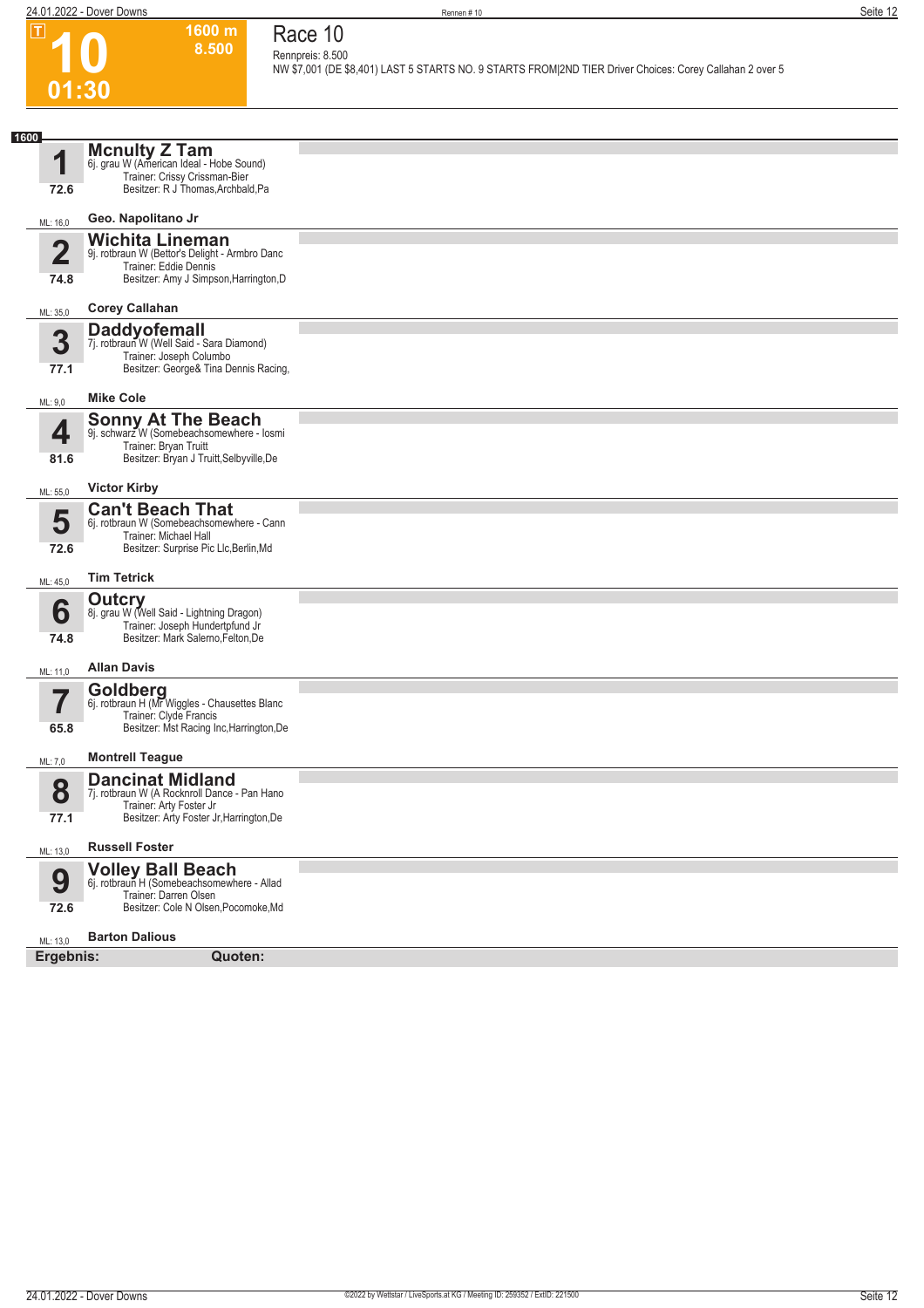**1600 m**

**Race 11**

| ட                       | 1999 HL<br>13.000                                                          | Race II<br>Rennpreis: 13.000                                                                                                                                                       |
|-------------------------|----------------------------------------------------------------------------|------------------------------------------------------------------------------------------------------------------------------------------------------------------------------------|
|                         |                                                                            | WINNERS OF 2 RACES LIFE (W/OF 5 N/E) DSBF WINS EXCLUDED 5 YEAR OLDS & UNDER NO. 9 STARTS FROM 2ND TIER Driver<br>Choices: George Napolitano Jr 1 over 6 Montrell Teague 2 over 4,6 |
| 01:50                   |                                                                            |                                                                                                                                                                                    |
|                         |                                                                            |                                                                                                                                                                                    |
| 1600                    |                                                                            |                                                                                                                                                                                    |
| 1                       | <b>Kilauea</b><br>4j. rotbraun W (Kadabra - Striking Ivy)                  |                                                                                                                                                                                    |
|                         | Trainer: Paul Davis Jr                                                     |                                                                                                                                                                                    |
| 72.6                    | Besitzer: Lorie S Davis, Smyrna, De; Pau                                   |                                                                                                                                                                                    |
| ML: 7,0                 | Geo. Napolitano Jr                                                         |                                                                                                                                                                                    |
| $\overline{\mathbf{2}}$ | <b>Monarch</b>                                                             |                                                                                                                                                                                    |
|                         | 4j. rotbraun W (Guccio - Queen Of Queens)<br>Trainer: Clyde Francis        |                                                                                                                                                                                    |
| 65.8                    | Besitzer: Mst Racing Inc, Harrington, De                                   |                                                                                                                                                                                    |
| ML: 3,0                 | <b>Montrell Teague</b>                                                     |                                                                                                                                                                                    |
|                         | <b>Infinite Zette</b>                                                      |                                                                                                                                                                                    |
| 3                       | 4j. rotbraun W (Credit Winner - Rosslyn Chape<br>Trainer: Anette Lorentzon |                                                                                                                                                                                    |
| 72.6                    | Besitzer: Yinson O Quezada, Chesterfie                                     |                                                                                                                                                                                    |
| ML: 35,0                | <b>Tim Tetrick</b>                                                         |                                                                                                                                                                                    |
|                         | <b>Maximus Da Savage</b><br>5j. rotbraun W (Lucky Chucky - Pink Power)     |                                                                                                                                                                                    |
| 4                       | Trainer: Ronald Malone                                                     |                                                                                                                                                                                    |
| 68.0                    | Besitzer: Ronald C & Heather L Malone                                      |                                                                                                                                                                                    |
| ML: 9,0                 | Roger Plante Jr                                                            |                                                                                                                                                                                    |
|                         | <b>Breezing Prayer</b><br>5j. grau W (Prayer I Am - Miss Turbo Breeze)     |                                                                                                                                                                                    |
| 5                       | Trainer: Charlene Sharpe                                                   |                                                                                                                                                                                    |
| 79.4                    | Besitzer: Christopher Ryan Sharpe, Berl                                    |                                                                                                                                                                                    |
| ML: 16,0                | <b>Anthony Morgan</b>                                                      |                                                                                                                                                                                    |
|                         | <b>All Lies</b>                                                            |                                                                                                                                                                                    |
| 6                       | 5j. rotbraun W (Political Briefing - Bobbi Jo's E<br>Trainer: Nola Leager  |                                                                                                                                                                                    |
| 81.6                    | Besitzer: Nola L Leager, Sudlersville, Md                                  |                                                                                                                                                                                    |
| ML: 16,0                | John Wagner                                                                |                                                                                                                                                                                    |
|                         | <b>Mister Walker</b>                                                       |                                                                                                                                                                                    |
|                         | 5j. rotbraun W (Muscle Hill - D'Orsay)<br>Trainer: Victor Kirby            |                                                                                                                                                                                    |
| 81.6                    | Besitzer: Victor Kirby, Milford, De; Brian                                 |                                                                                                                                                                                    |
| ML: 11,0                | <b>Victor Kirby</b>                                                        |                                                                                                                                                                                    |
|                         | Explosive Hall<br>4j. rotbraun W (Explosive Matter - Kimco Hall)           |                                                                                                                                                                                    |
| 8                       | Trainer: Joseph Columbo                                                    |                                                                                                                                                                                    |
| 77.1                    | Besitzer: George& Tina Dennis Racing,                                      |                                                                                                                                                                                    |
| ML: 55,0                | <b>Mike Cole</b>                                                           |                                                                                                                                                                                    |
|                         | Lindys Goin Crazy<br>4j. rotbraun H (Cantab Hall - Crazy In Lindy)         |                                                                                                                                                                                    |
| 9                       | Trainer: Tyler Davis                                                       |                                                                                                                                                                                    |
| 74.8                    | Besitzer: Tyler Edward & Brendan Alla                                      |                                                                                                                                                                                    |
| ML: 45,0                | <b>Allan Davis</b>                                                         |                                                                                                                                                                                    |
| Ergebnis:               | Quoten:                                                                    |                                                                                                                                                                                    |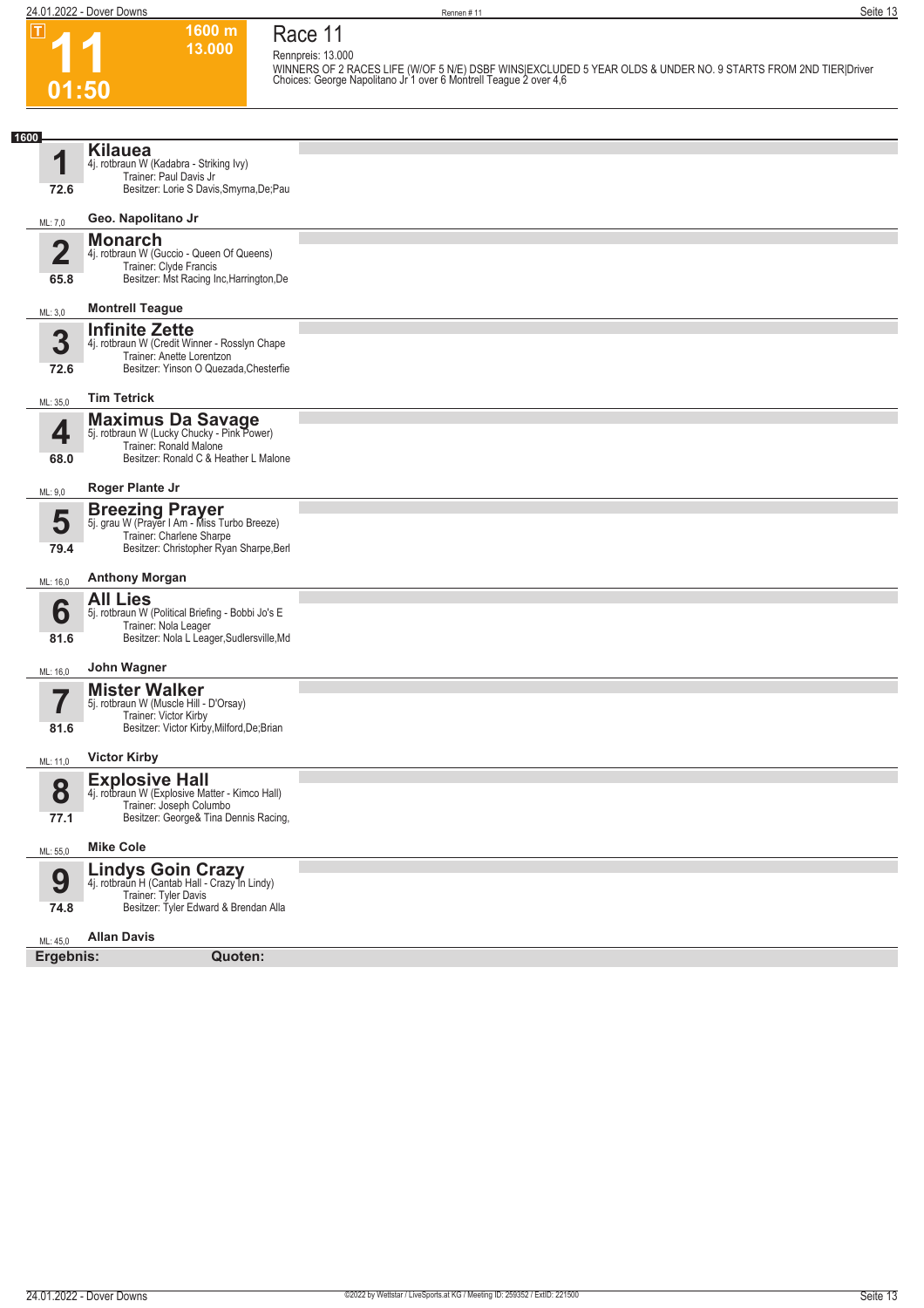$\boxed{1}$ 



## **Race 12 Rennpreis: 9.500**

**CLAIMING PRICE \$12,500 NO. 9 STARTS FROM 2ND TIER|Driver Choices: Corey Callahan 3 over 4** 

| 1600                            |                                                                                                                                                 |                                                  |             |                              |                                                                     |                                                                                                                         |
|---------------------------------|-------------------------------------------------------------------------------------------------------------------------------------------------|--------------------------------------------------|-------------|------------------------------|---------------------------------------------------------------------|-------------------------------------------------------------------------------------------------------------------------|
| 1<br>65.8                       | Own It<br>7j. rotbraun W (Roddy's Bags Again - Arl's Tro<br>Trainer: Ronald Millman<br>Besitzer: Roy J Salute, Clifton Heights,                 |                                                  |             |                              |                                                                     |                                                                                                                         |
| ML: 9,0                         | <b>Montrell Teague</b>                                                                                                                          |                                                  |             |                              |                                                                     |                                                                                                                         |
| $\overline{\mathbf{2}}$<br>74.8 | <b>Fashion Bythebeach</b><br>9j. rotbraun W (Somebeachsomewhere - Don't<br>Trainer: Tyler Davis<br>Besitzer: Tyler Edward Davis, Smyrna,        |                                                  |             |                              |                                                                     |                                                                                                                         |
| ML: 35,0                        | <b>Allan Davis</b>                                                                                                                              |                                                  |             |                              |                                                                     |                                                                                                                         |
| 3<br>74.8                       | <b>Owzitgoin</b><br>6j. rotbraun W (Rusty's For Real - Race Me Va<br>Trainer: Nicholas Callahan<br>Besitzer: Breakaway Racing, Greenwoo         |                                                  |             |                              |                                                                     |                                                                                                                         |
| ML: 13,0                        | <b>Corey Callahan</b>                                                                                                                           |                                                  |             |                              |                                                                     |                                                                                                                         |
| 4<br>72.6                       | <b>Attention Please</b><br>8j. grau W (Rockin Image - Deal Offthe Bottom<br>Trainer: Walter Callahan<br>Besitzer: Paul V Stansbury, Marydel, Md |                                                  |             |                              |                                                                     |                                                                                                                         |
| ML: 11,0                        | Geo. Napolitano Jr                                                                                                                              |                                                  |             |                              |                                                                     |                                                                                                                         |
| 5<br>77.1                       | <b>Windemere Frank</b><br>5j. rotbraun W (Malicious - Over Shadow)<br>Trainer: Jason Johnson<br>Besitzer: Michael J West, Middletown, D         |                                                  |             |                              |                                                                     |                                                                                                                         |
| ML: 13,0                        | <b>Russell Foster</b>                                                                                                                           |                                                  |             |                              |                                                                     |                                                                                                                         |
| 6<br>72.6                       | Roger Mach Em<br>11j. rotbraun W (Mach Three - Remi's Rocket)<br>Trainer: Chuck Crissman Jr<br>Besitzer: David R Hamm, Dagsboro, De;            | 07.09 Moh<br>23.08 Moh<br>16.08 Moh<br>07.08 Moh | 8<br>1<br>3 | 1600<br>1600<br>1600<br>1600 | 7,1 Waples Randall W<br>,4 Waples Randall W<br>5,2 Waples Randall W | Windsofchange, Jetairway, Craftymaster<br>Rogermachem, Swissbankhanover, Draven<br>Lyonssomewhere, Shadios, Rogermachem |
| ML: 55,0                        | <b>Tim Tetrick</b>                                                                                                                              | 31.07 Moh                                        | 2<br>1      | 1600                         | Waples Randall W<br><b>Waples Randall W</b>                         | Worldpeace, Rogermachem, Decisivedestin<br>Rogermachem, Smacktalk, Nobleshadow                                          |
| 5,<br>79.4                      | <b>Gold Star Yoder</b><br>6j. rotbraun W (Mysticism - Gold Star Glitter)<br>Trainer: Tim Crissman<br>Besitzer: Niss Allen Inc, Fair Lawn, Nj    |                                                  |             |                              |                                                                     |                                                                                                                         |
| ML: 45,0                        | <b>Anthony Morgan</b>                                                                                                                           |                                                  |             |                              |                                                                     |                                                                                                                         |
| 8<br>81.6                       | <b>Murrow Boy</b><br>6j. grau W (American Ideal - Filly Buster)<br>Trainer: James Stuart<br>Besitzer: James W Stuart, Harrington, D             |                                                  |             |                              |                                                                     |                                                                                                                         |
| ML: 7,0                         | <b>Victor Kirby</b>                                                                                                                             |                                                  |             |                              |                                                                     |                                                                                                                         |
| 9<br>72.6                       | <b>Twin B Speed Dial</b><br>8j. rotbraun W (Well Said - Smart Card)<br>Trainer: A Bobby Glassmeyer<br>Besitzer: Andrew R Glassmeyer, Dover,     |                                                  |             |                              |                                                                     |                                                                                                                         |
| ML: 16,0<br>Ergebnis:           | <b>Pat Berry</b><br>Quoten:                                                                                                                     |                                                  |             |                              |                                                                     |                                                                                                                         |